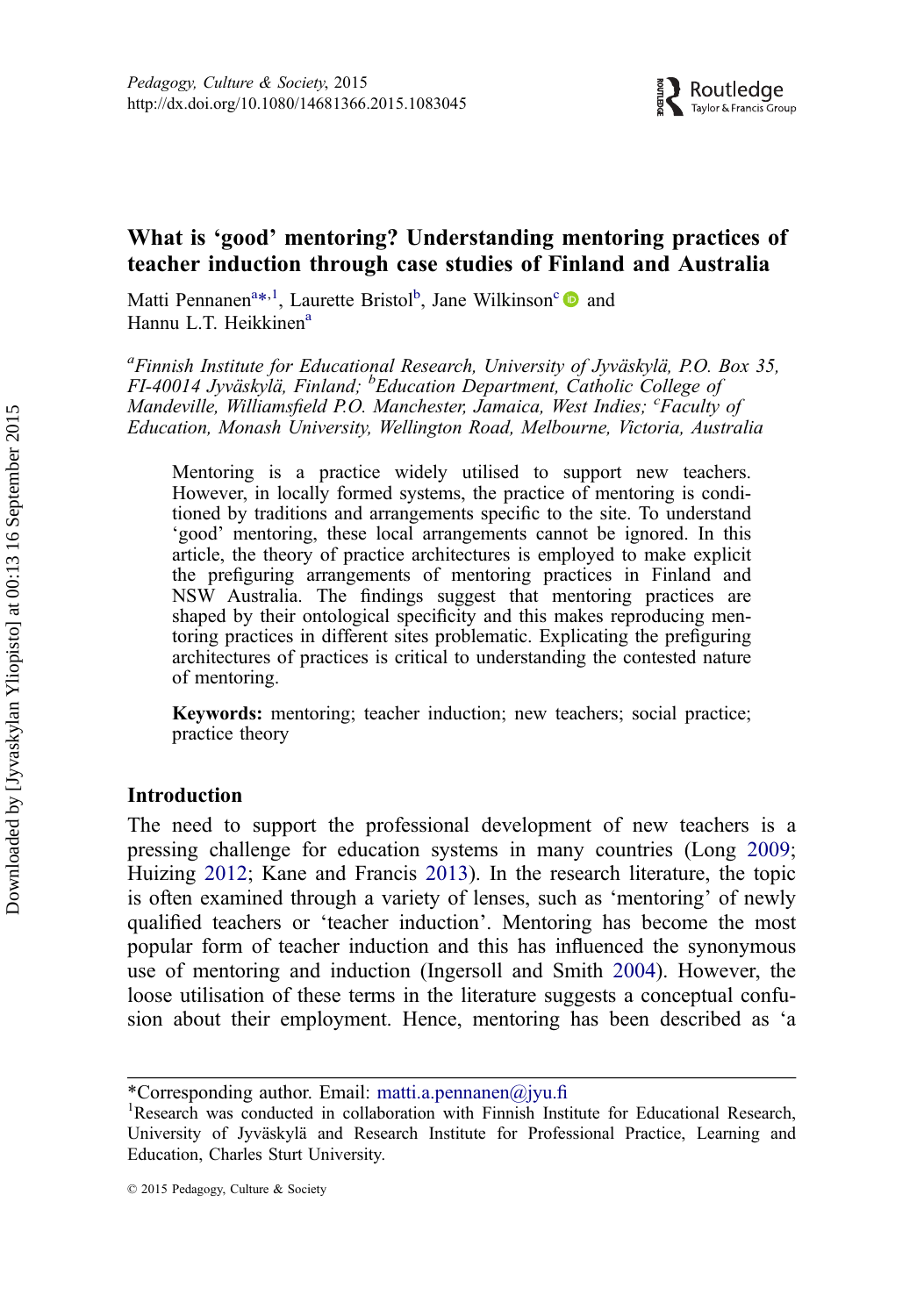practice, which is ill-defined, poorly conceptualised and weakly theorised' (Colley [2003,](#page-24-0) 13; Bozeman and Feeney [2007\)](#page-23-0).

The above are serious criticisms which this article attempts to address by conceptualising and theorising mentoring ontologically as a social practice, a '[…] coherent and complex form of socially established co-operative human activity' (MacIntyre [2007](#page-25-0), 187) which is constituted '[...]in historical and social context[s] that give … structure and meaning to what people do' (Wenger [1998,](#page-26-0) 47). The notion of mentoring as anchored within and prefigured by the specific contexts or sites (c.f. Schatzki's notion of site ontologies, [2003](#page-26-0)) adds to a growing literature theorising mentoring as social practice (Aspfors [2012](#page-23-0); Kemmis et al. [2012](#page-25-0); Kemmis and Heikkinen [2012](#page-25-0); Kemmis, Heikkinen, et al. [2014\)](#page-25-0).

In this article, we examine how particular kinds of practice arrangements or practice architectures (Kemmis and Grootenboer [2008](#page-25-0)) prefigure distinctively different purposes, understandings and manifestations of 'good mentoring' practice in a Finnish and New South Wales (NSW), Australian education site, respectively. We have chosen these two locales for comparison and contrast, as they illustrate the very different purposes which underline mentoring practices. For instance, formal mentoring of NSW beginning teachers forms one response to high levels of new teacher attrition (a deficit view of new teachers) compared to Finland with high levels of new teacher retention, where mentoring is viewed as an ongoing enrichment process for beginning and experienced teachers alike (an asset view of new teachers). We posit that the cultural, semantic, material and political differences in educational systems and national settings such as NSW, Australia and Finland create these different purposes for and understandings of mentoring. Consequently, they create differing mentoring practices. To understand the differences and similarities of mentoring practices between these two different sites and how this process occurs, we employ new insights in the field of practice theory (c.f. Kemmis, Wilkinson, et al. [2014;](#page-25-0) Wilkinson and Kemmis [2015](#page-26-0)).

The primary aim of our paper is to demonstrate how attention to the arrangements of practices and the distinctiveness of differing sites can contribute to richer theorisations of mentoring and in turn, advance both scholarship and practice in the field. A secondary aim is methodological. We have devoted a significant amount of time in the article to an articulation of our analytical processes, given the 'underdone' nature of much qualitative analysis in favour of an explication of the findings. This attention to methodology is an attempt to complement and add to our primary research aim, of more richly theorising mentoring as a social practice.

In the remainder of the article, we sketch the literature on mentoring, focusing on the varying conceptualisations and approaches to mentoring research and concluding with our key research questions. Next, we describe the two research settings and explicate our methodological approach. We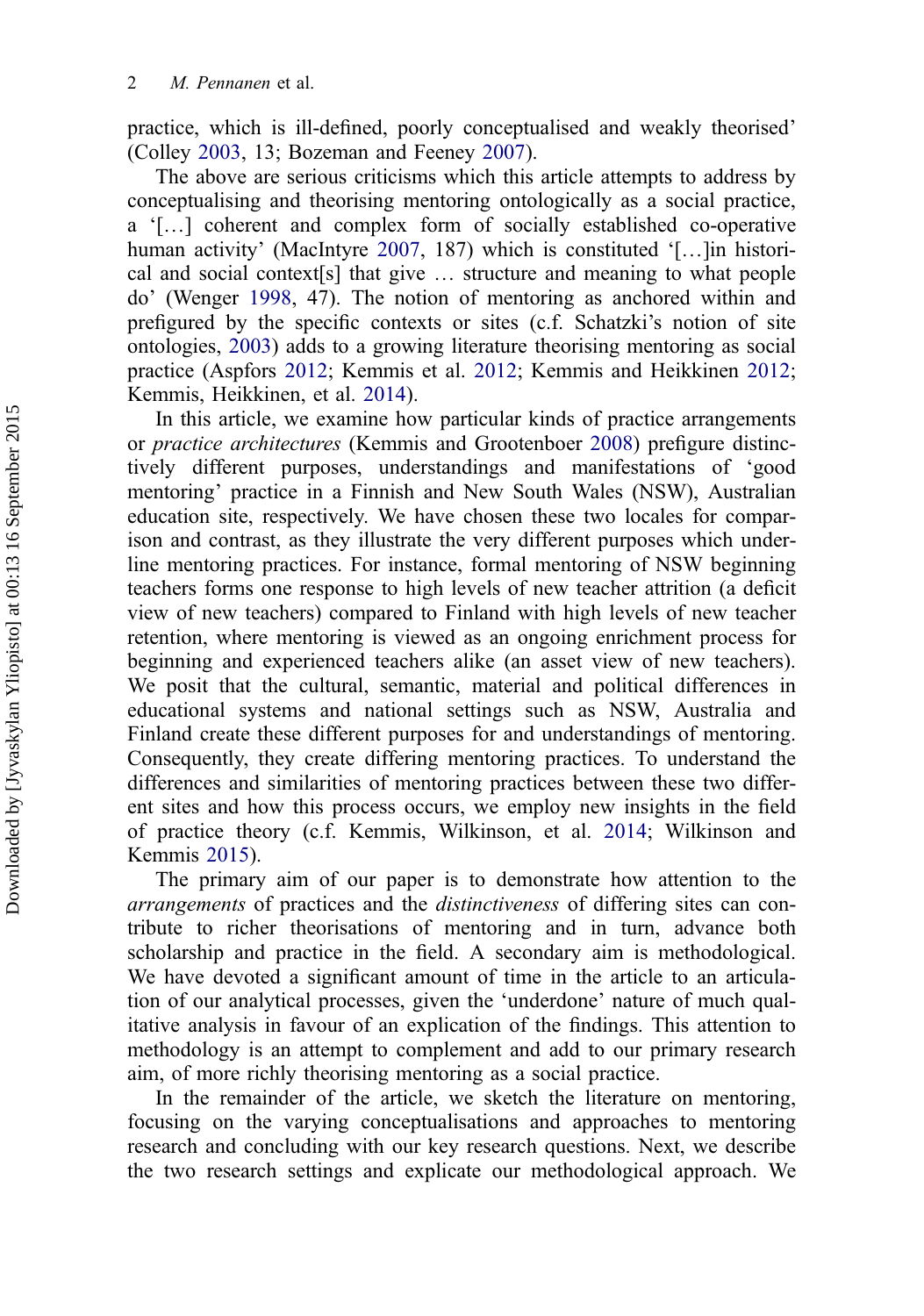then examine empirical data derived from case studies of peer-group mentoring (PGM) practice conducted in a Finnish education district, and a case study of more traditional, dyadic mentoring practices conducted in a small rural high school in NSW, Australia. We conclude with a discussion of the implications of these studies for mentoring theory and practice.

#### Considerations of 'what is mentoring?'

Before answering the question 'what is good mentoring?', it is crucial to know what mentoring is about. Mentoring has been studied in several academic fields, all of which have contributed to different understandings of the term. Hence, in order to investigate the practices of 'good mentoring', we need to understand the contested nature of mentoring and the conceptual differences underpinning its practices.

One way to answer the question of 'what is mentoring' is to examine the etymology of the word. The modern word mentor comes from the Fénelon's Les Aventures de Télémaque (Roberts [2000](#page-26-0)), where the character Mentor is based on the original character of  $Mév\tau\omega\rho$  (mentor in ancient Greek) in Homer's Odyssey. In the story of Odyssey, the goddess Athena appears in the likeness of Mentor to guide and advise Odysseus' son Telemachus to find his father. According to the Oxford English Dictionary, these two stories have shaped the meaning and definition of mentor, which generally means a person who acts as a guide or advisor for a younger and less experienced person. In the Odyssey, Mentor seems to possess divine knowledge and superior wisdom; also, in Fénelon's story, Mentor's role as a counsellor is emphasised. Contemporarily, the word mentor has gained multiple meanings: a person who offers support and guidance to another; an experienced and trusted counsellor; or a patron, a sponsor (Oxford University Press [n.d.\)](#page-25-0).

The etymology for the word *mentor* actually goes beyond the ancient Greek. It is suggested that the word mentor is an agent noun of *mentos* (intent, purpose, spirit and passion) descended from the Proto– Indo–European word mon-eyo- (c.f. Sanskrit man-tar- 'one who thinks' and Latin mon-i-tor, 'one who admonishes') and causative form of root men- 'to think' (Harper [n.d.](#page-24-0)). This etymological background opens up a new and different way of thinking about the meanings of mentor and mentoring. The person who is acting as a mentor is one who is thinking and reflecting, and this forms the basis of his/her advice. The etymology of the word mentor still possesses the element of authority or superiority in the sense of 'one who admonishes'. Admonition is usually given by a person who has some power over another person, for instance, an officer admonishing a citizen, a parent admonishing a child or a teacher admonishing a pupil. Over time, this binary of superior–inferior has significantly influenced the meaning of mentoring, disguising the nature and work of mentoring as thoughtful and reflective actions.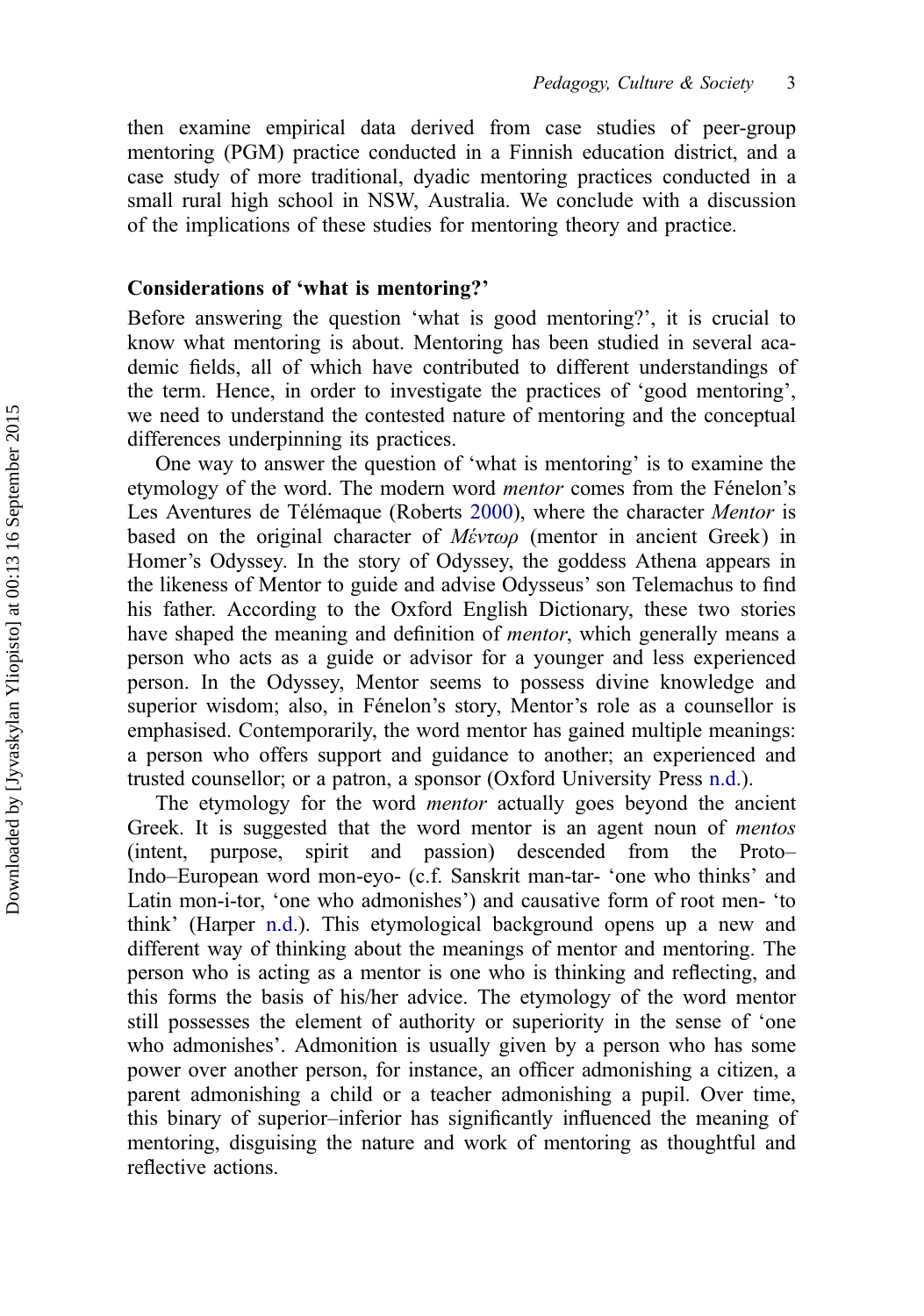Traditionally, mentoring is described as a relationship between two persons, a protégé and a mentor. The traditional understanding of mentoring is problematic in the modern world because it connotes a conservative view of learning, linear transmission of knowledge and asymmetrical power relations between participants (Angelique, Kyle, and Taylor [2002](#page-23-0); Tynjälä and Heikkinen [2012](#page-26-0)). For beginning teachers, this conceptualisation suggests a unidirectional socialisation into existing cultures of schooling, primarily focussed on situational adjustment to a new school environment (Richter et al. [2013\)](#page-26-0).

Current socio-constructivist and sociocultural views of learning have emphasised the importance of social interaction, social learning environments and participation in communities of practice (Tynjälä and Gijbels [2012,](#page-26-0) 210). From this point of view, mentoring can be conceived of as a more agentic practice, that is, active construction of knowledge in a social environment rather than merely transmitting knowledge from one person to another (Richter et al. [2013\)](#page-26-0). In the sense of knowledge construction or knowledge transformation, mentoring is an asymmetrical but collaborative relationship, which facilitates exchange and the generation of ideas and may lead to change and innovations in the prevailing situation. The mentor's role is to provide opportunities for growth and development.

Contemporary research suggests new conceptualisations of mentoring that make use of socio-constructivist theories of learning such as co-mentoring, mutual mentoring, collaborative mentoring, peer collaboration, critical constructivist mentoring, dialogical mentoring and reciprocal mentoring (Tynjälä and Heikkinen [2012](#page-26-0), 24). These new conceptualisations also suggest new practices centred on group formations such as *group mentoring*, peer mentoring, mentoring circles and peer-group mentoring (Bozeman and Feeney [2007;](#page-23-0) Darwin and Palmer [2009](#page-24-0); Huizing [2012](#page-24-0); Kemmis and Heikkinen [2012](#page-25-0); Fyn [2013](#page-24-0)). These mentoring practices are reported to have the potential to develop and transform the culture of workplaces, while assisting with personal and professional development (Darwin and Palmer [2009](#page-24-0), 127).

While having much potential, the concept of mentoring still lacks clear definition or description (Roberts [2000\)](#page-26-0). There are number of other concepts which are closely related to mentoring, such as apprenticeship, coaching and tutoring (Murphy et al. [2005](#page-25-0); Topping [2005;](#page-26-0) Glazer and Hannafin [2006\)](#page-24-0). To add to this conceptual confusion, mentoring is also studied in several academic fields, such as psychology (e.g. American Psychological Association [2014\)](#page-23-0), social psychology (e.g. Hu, Thomas, and Lance [2008\)](#page-24-0), business management (e.g. Higgins and Kram [2001](#page-24-0)) and human resource development (e.g. D'Abate, Eddy, and Tannenbaum [2003\)](#page-24-0), or from the perspective of social cognitive career theory (e.g. Yang et al. [2013\)](#page-26-0). In these various research traditions, the purpose and aims of mentoring are articulated differently; mentoring is enacted differently and people relate to one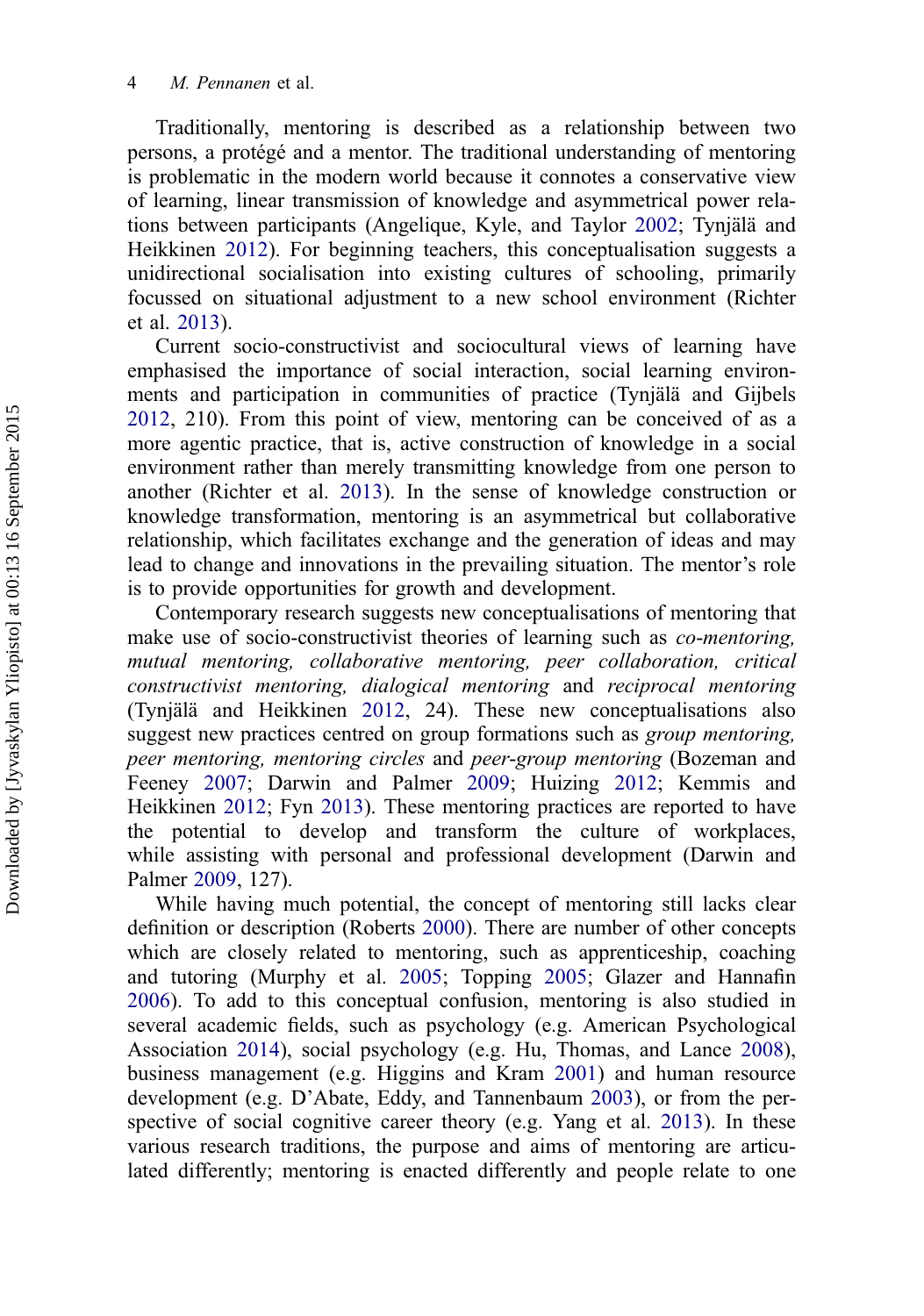another differently in various forms of mentoring (Kemmis, Heikkinen, et al. [2014\)](#page-25-0), thus enabling a range of understandings of mentoring and ensuring its nature as a contested concept.

## Theory of practice architectures for understanding variety in mentoring

In this article, we draw on social-constructivist theories of learning to examine mentoring, and so doing emphasises mentoring's inherent sociality as a practice. Further, in order to understand the various ways in which mentoring as a contested but always social practice is taken up and enacted in our Finnish and Australian cases, we employ the lens of practice architectures (Kemmis and Grootenboer [2008](#page-25-0)). This theoretical lens emphasises the differing *arrangements* that shape the intersubjective spaces in which participants such as mentors and mentees encounter one another. It thus assists in making sense of how and why particular conceptions of mentoring practices may be taken up in very distinctive ways in differing sites of practice (c.f. Kemmis, Heikkinen, et al. [2014\)](#page-25-0). Participants in the practice encounter one another in social spaces which form the arrangements that prefigure (though not deterministically) the practices within those intersubjective spaces. This emphasis on the *prefiguring* of mentoring practices – the notion that we are not solely shaped by/shape individuals (such as in a community of practice) but that the practices themselves shape us in the social dimensions in which we encounter one another – marks this lens as distinctive from communities of practice or professional learning communities (Kemmis, Wilkinson, et al. [2014](#page-25-0)).

The theory of practice architectures draws attention to the three kinds of intersubjective spaces in which participants in mentoring practices encounter one another, i.e. through language, through 'space-time in the material world' and in social relationships (Kemmis, Wilkinson, et al. [2014,](#page-25-0) 4). Each of these spaces is shaped by particular kinds of arrangements which exist in each of these dimensions and which enable and constrain our thoughts/speech (sayings), our actions (doings) and our relationships with one another and with the material (non-human) world (relatings) (Kemmis and Grootenboer [2008\)](#page-25-0).

In relation to language, participants are enabled and constrained by the cultural-discursive arrangements of specific mentoring practices. For example, the language of a policy discourse about mentoring makes possible particular kinds of sayings and understandings about mentoring, be it as a response to teacher attrition (in the Australian case study), or alternatively, in the Finnish study, workplace well-being and professional development. In relation to space–time in the material world, participants are enabled and constrained by the material-economic arrangements that exist in the material world and which enable and constrain how we do things. For example, does mentoring take place in the formal location of a staffroom or classroom or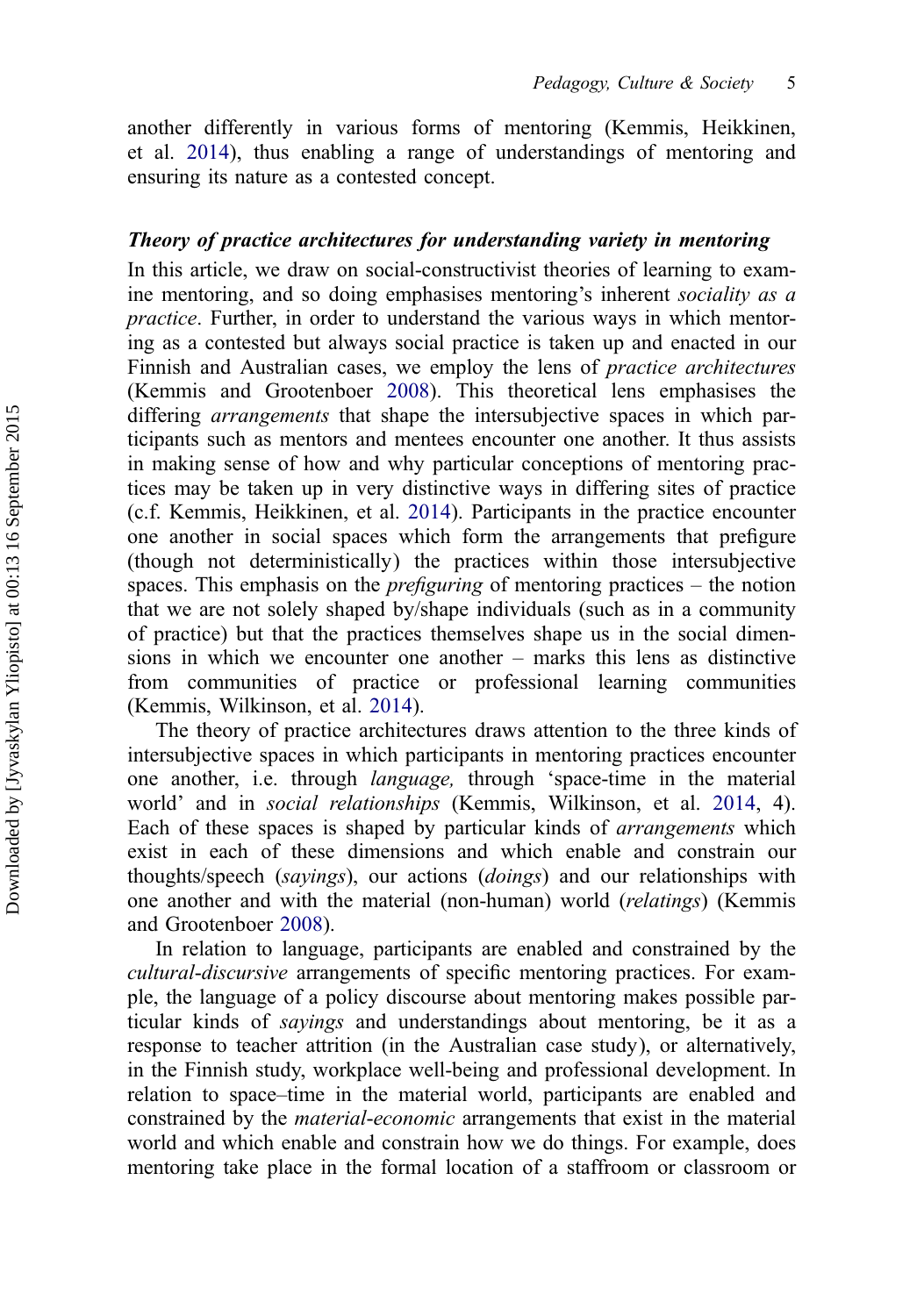in the more informal space of someone's home or a coffee shop and how do these physical arrangements shape and make possible or preclude particular kinds of conversations and practices?

Finally, in relation to *social relationships*, participants are enabled and constrained by the social–political arrangements that exist in social space, which enable and constrain how we relate with one another through, for example, the more collaborative social space prefigured by peer-group mentoring or the more traditionally hierarchical relationships connoted by dyadic mentor/mentee arrangements (Wang and Odell [2007](#page-26-0); Kemmis, Heikkinen, et al. [2014](#page-25-0)). Crucially, these three arrangements do not exist in isolation from one another but need to be understood as 'hang[ing] together' (Schatzki [2003\)](#page-26-0) in sites, practices and participants. In sum, how we act and participate in the social world is shaped by these arrangements. The critical point, however, is that in order to realise and bring about transformations to mentoring practice, changes to the three (cultural-discursive, materialeconomic and social–political) arrangements, which shape mentoring practices, need to occur.

Keeping this theoretical outline and literature review in mind, in the remainder of this article, we aim to answer the following research questions:

- (1) What are the perceptions and understandings of 'good' mentoring in the Finnish and Australian sites under examination?
- (2) What are the practice architectures (i.e., the cultural-discursive, material-economic and social–political arrangements) that enable and constrain different kinds of mentoring practices in these differing sites?

# Research settings, material and methodology

In this section, we outline the nature and sites of mentoring practices in Finland and NSW, Australia and highlight the parameters of the study. We have selected to devote time to an articulation of our analytical processes, given that there is a tendency in qualitative research for trustworthy analytical actions to be underwritten in favour of an explication of the findings. For this explicit process, it is necessary to describe the sites of mentoring practices.

# The sites of mentoring practices in Finland and NSW

Recently, in Finland, mentoring-support practices have been widely developed according to the Finnish model of PGM. This model is funded by the Ministry of Education and Culture and is currently working in over 120 municipalities. PGM is coordinated by the Finnish Network of Teacher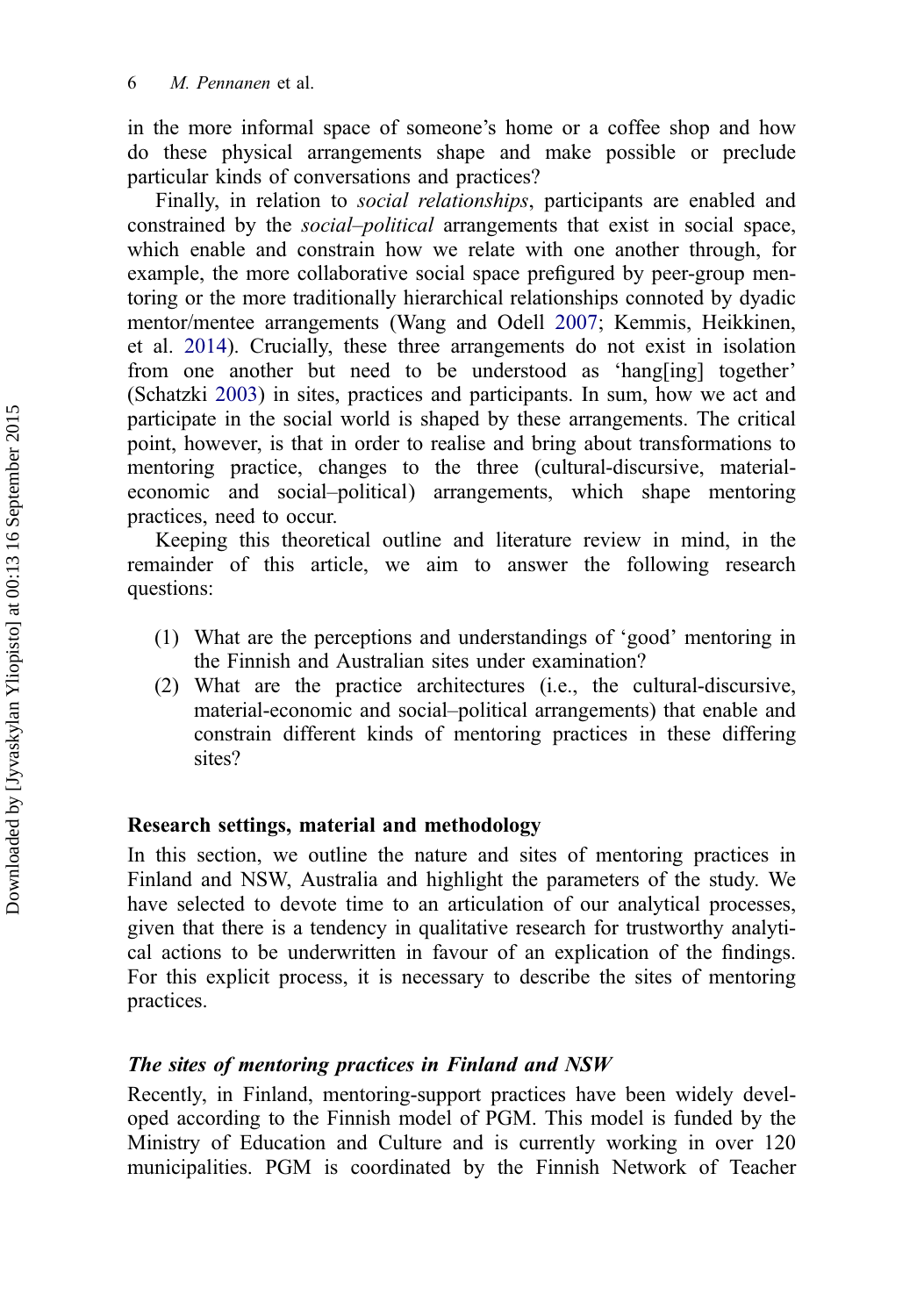Induction 'Osaava Verme', which consists of all the teacher education institutions in Finland; that is to say, eight teacher education departments in the universities and five teacher education units in the universities of applied sciences. The development of mentoring in Finland started as a one-on-one pilot in the city of Kokkola. As the pilot progressed to encompass a greater number of municipalities, the model moved towards PGM. The PGM model is based on the ideas of socio-constructivism, dialogue and knowledge sharing (Heikkinen, Jokinen, and Tynjälä [2012](#page-24-0)). Discussions in PGM occur in groups that consist of both new teachers and their more experienced counterparts. Teachers participate in the groups on a voluntary basis and the mentor of the group is paid for their work. The ideal size of the group varies between four and eight members. The group meets on a regular basis, usually once a month in the afternoon, and preferably in a location away from the teachers' own schools. The group is responsible for planning, organising and implementing its own programme for professional development throughout an academic year (Heikkinen, Jokinen, and Tynjälä [2012\)](#page-24-0).

In contrast to the practices of collegiality, dialogue and 'bottom-up' professional learning underpin the Finnish PGM model; the NSW public education system in Australia has adopted a more traditional, transmissive model of one-to-one mentoring between an experienced teacher and a beginner. Formal mentoring in the NSW public education system has largely arisen in response to national and statewide educational initiatives to improve teacher accountability through the establishment of standards for teachers and lead-ers (Kemmis, Heikkinen, et al. [2014\)](#page-25-0). New scheme teachers  $(NST)^{1}$  $(NST)^{1}$  $(NST)^{1}$  are provisionally or conditionally accredited in their initial employment with NSW. However, in order to gain ongoing employment, they must satisfy the standards at the level of Proficient Teacher. Hence, mentoring may be put in place to support novice teachers, particularly those who may be struggling to reach the Proficient Teacher level (New South Wales Government [2013](#page-25-0)).

In Finland, the motivation for mentoring new teachers is derived from enhancing teacher professional development and professional competence. For the remainder of Europe however, there is a prevalent issue with the retention of early career teachers and this has been addressed widely in research so far (OECD [2000](#page-25-0), [2005;](#page-25-0) European Commission [2007,](#page-24-0) [2010](#page-24-0); Picard and Ria [2011](#page-26-0); Eurydice [2013](#page-24-0)). As such, the EU policy forms one of the (cultural-discursive) practice arrangements shaping Finnish mentoring practices. In contrast to Finland, teacher attrition is a major issue in all states in Australia. Ewing and Manuel [\(2005](#page-24-0)) estimated that about 40% of Australian teachers will leave the profession within 10 years from the beginning of their teaching career for various reasons. A number of explanations were given and researchers identified some of these reasons, such as lack of support and workplace condition and also career planning. Contemporarily, teaching might be a short-term career option for some young teachers who will seek to change careers after 10 years (Ewing and Manuel [2005\)](#page-24-0). From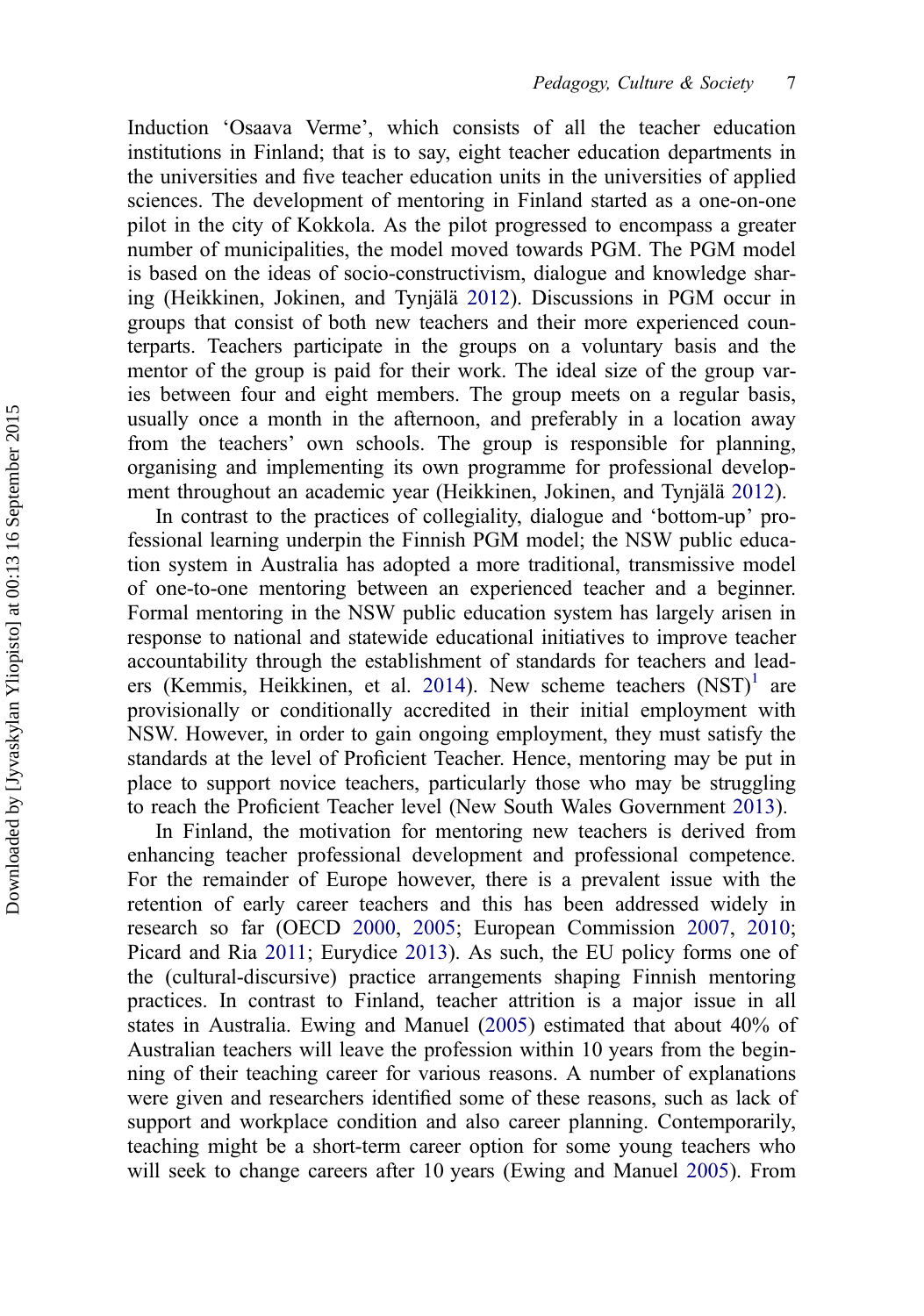this perspective, it is understandable that in Australia, there are serious concerns about accountability and investment of public funds for teacher education (c.f. Long [2009\)](#page-25-0).

## The data

The data have been selected from two larger case studies in Finland and Australia. In the case of Finland, the project generated two different sets of data. In the first instance, the data drew on five semi-structured focus group interviews with mentors and their mentees (total of 16 participants). The issues explored in the focus groups included group composition, motives for participation, how the group was organised and work methods. In the second instance, 14 mentors were asked to write two fictional stories (Mottart et al. [2009](#page-25-0); Sikes and Piper [2011\)](#page-26-0), which included elements of their 'real-life-experiences' in a PGM meeting. They were instructed to write one story of a PGM meeting, which they considered to be a total failure, and reflect on what went wrong and for what reasons. The other story was to be written about a successful PGM meeting, and address why it was a success. Thus, the instructions guided the mentors to write not only about the actual experience of mentoring, but also about the practice beyond the experience, the preconditions and arrangements which enabled or constrained that practice.

In the case of Australia, the mentoring data formed a part of a larger action research case study on practices of school transformation, leadership and capacity building in a rural secondary school (Bristol  $\&$  Wilkinson, [2014\)](#page-23-0). Two researchers spent one year interviewing staff members as individuals  $(N = 10)$  and in focus groups  $(N = 8)$ , as well as observing staff meetings ( $N = 1$ ) and staff development days ( $N = 2$ ). School visits were mostly made on Fridays, as this was the day of shared morning teas for the staff and provided us with a way of building a relationship of trust over time with the participants.

Practices of mentoring were evident across three sites of practice within the school: in cross-disciplinary faculty groups, among the staff who participated in a special educational programme for 15–16-year-old students at risk in Years Nine and Ten and in a school-based mentoring programme for NST which was supported by National Partnerships funding.<sup>[2](#page-23-0)</sup> In conversations with the participants, they were asked to reflect upon experiences of mentoring (being mentored and being a mentor), as well as the ways in which specific incidents of mentoring practices enabled or constrained school transformation, leadership and capacity building. The data that we drew upon for this paper came from the interviews and focus group discussions with the four teachers and one NST involved in this school-based practice  $(N = 6$ transcripts in total). We selected to do so, given its close comparison with the practices of mentoring designed for new teachers in the Finnish context.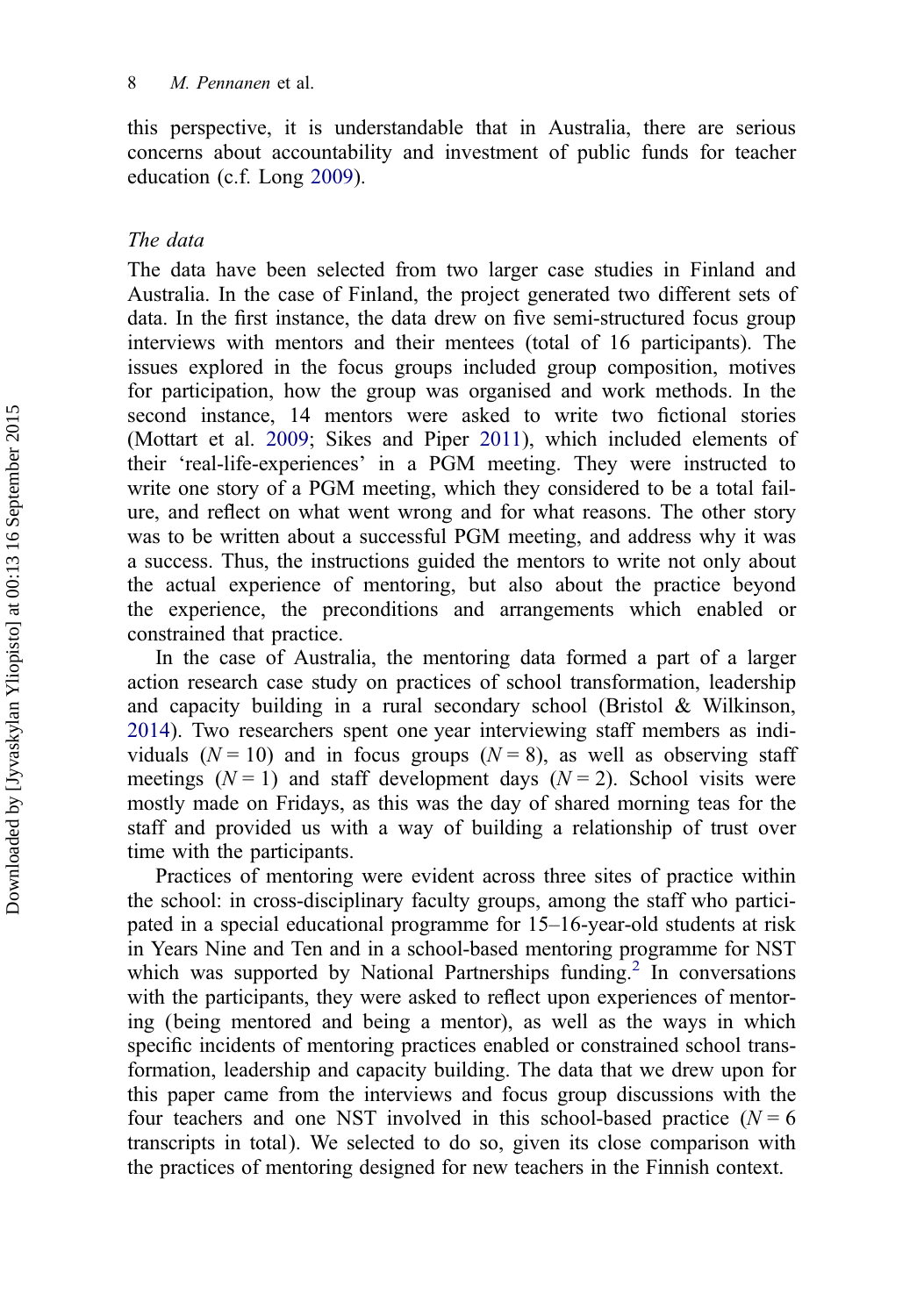Interviews and focus groups were audio recorded, while observations were documented using an audio recorder and field journals. All audio recorded material was transcribed. The data that we focus on for analysis draw on interviews with mentors and mentees (the latter were teachers in the first five years of their teaching career).

#### Analysis

The analytical process used to mine, make sense of and reinterpret the data was done across two stages. We will describe these stages as *first-order* analysis and second-order analysis as they illustrate the ways in which we collaboratively scaffolded the analytical development and positioned interpretation as a social process (Barrett [2007](#page-23-0)).

In the first-order analysis phase, the data for Finland and NSW were analysed separately by the researchers who collected the data in these contexts. As individuals, the researchers subjected the data to content analysis, and then categorised the content into themes. The researchers then met in pairs and collated the emerging themes as particular to Finland or NSW. In the second order of analysis, the thematic data from the two contexts were brought to three meetings between the four researchers and again categorised according to the research questions guiding the study. In these reflective research meetings, the researchers paid attention to what was present or absent in the data across the contexts. At this point, the data were examined for theoretical alignment with the theory of practice architectures.

This phase of the second order of analysis was significant, given our practice of collaborative interpretation and analysis of the data in a concentrated block of three weeks in Australia where the four researchers came together to conduct analysis. During this period, we were able to make explicit our 'thoughts behind the research process' (Sommer [2009,](#page-26-0) 12), deliberately accepting responsibility for our practices of interpretation. We shared the stories of our research encounters in an attempt to make sense of the nature of the research context and the practices under examination and justify how we were coming to the conclusions that were being drawn. Our collaborative practice acknowledged researchers as 'essentially the instruments of interpretation' (Platt [2002](#page-26-0); in Sommer [2009,](#page-26-0) 14). This collaborative practice also established a measure of trustworthiness and triangulation through our coding practices. In the later phase, our analytical process moved beyond explicit understandings of the practice of mentoring towards more implicit understandings of the practice embedded within the practice architectures which surrounded mentoring (cultural-discursive (sayings), material-economic (doings) and social-political (relatings) arrangements. At this point, through our discussion, we were able to: first, recognise 'potentially … new forms of practice and new kinds of subjectivities' (Martin and Kamberelis [2013](#page-25-0), 677) and second, cultivate 'the possibilities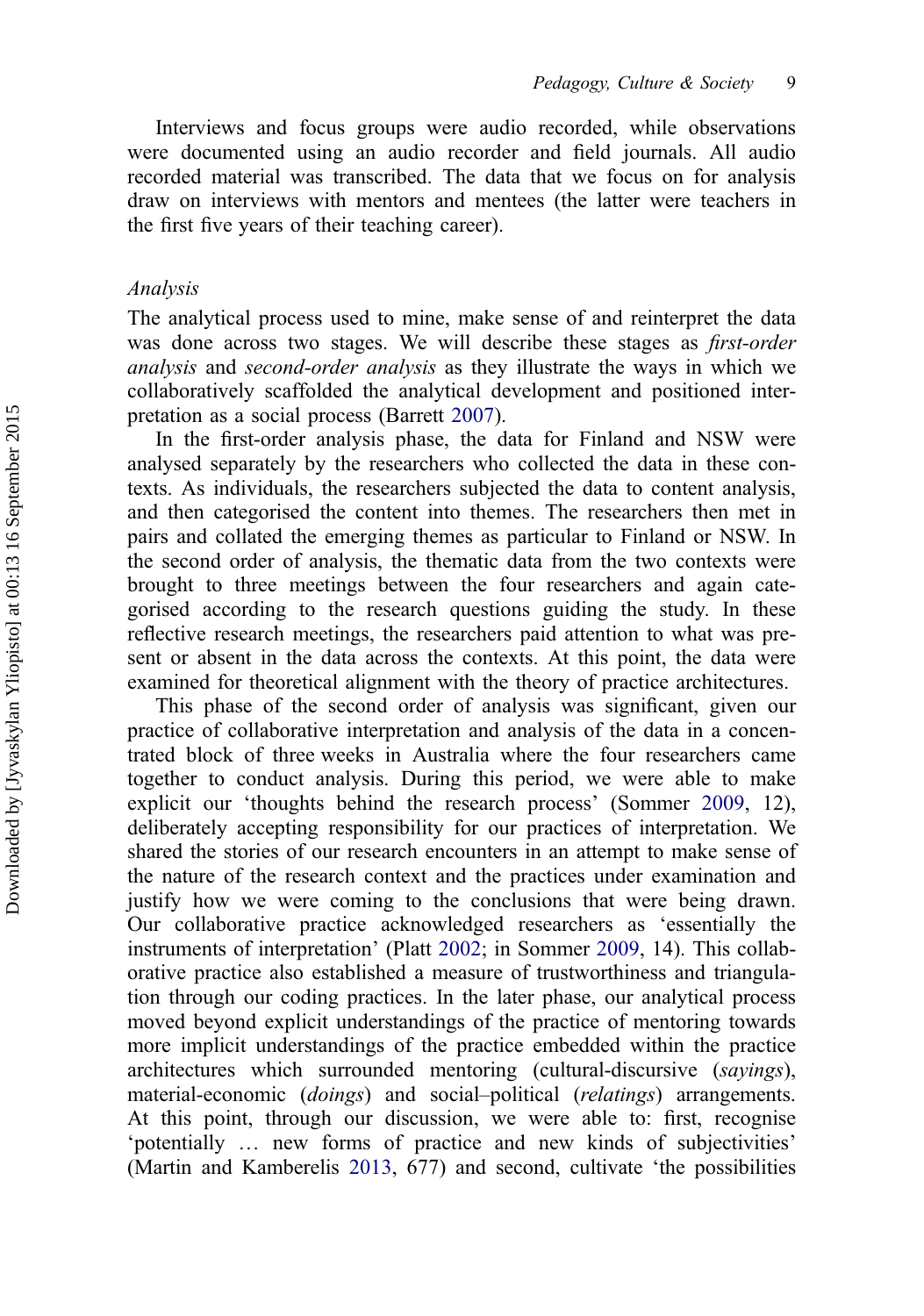inherent in the participant's own understanding' (Watts [2014,](#page-26-0) 8) as shared in interviews.

We found resemblances to other methodologies for research on practices such as 'zooming in' and 'zooming out' (Nicolini [2012\)](#page-25-0), for at times, we had to pay attention to details ('zoom in') and sometimes, in turn, to the big picture ('zoom out'). Another way to describe our analysis is to use the metaphor of 'bricolage' (Lévi-Strauss [1966;](#page-25-0) Denzin and Lincoln [2005\)](#page-24-0), referring to a meaning-making process, which is more flexible, fluid, divergent and open-ended compared to traditional scientific knowledge-production activities. Meaning-making bricoleurs combine their imagination with empirical knowledge to meet the diversities and complexities of social practices (Rogers [2012,](#page-26-0) 2–3). In this study, our meaning-making bricolage included inductive reasoning, which was especially important in the first-order analysis. It also included deductive reasoning as we applied the theory of practice architectures. Moreover, it also included abductive (or retroductive) elements while we asked what still was missing after concluding the first-order analysis.

We have illustrated an analytical process that moved through two phases of data interrogation (Figure 1). This process revealed that the (culturaldiscursive, material-economic and social–political) arrangements emerged differently in the first- and second-order analyses. For instance, many of the material-economic arrangements were explicit after the first-order analysis, but the second-order analysis revealed the more implicit, taken-for-granted, understated cultural-discursive and social–political arrangements, which held the practice of mentoring together across the two contexts. In the secondorder analysis, we asked what was in common or what was different in the



Figure 1. Ontology of data analysis.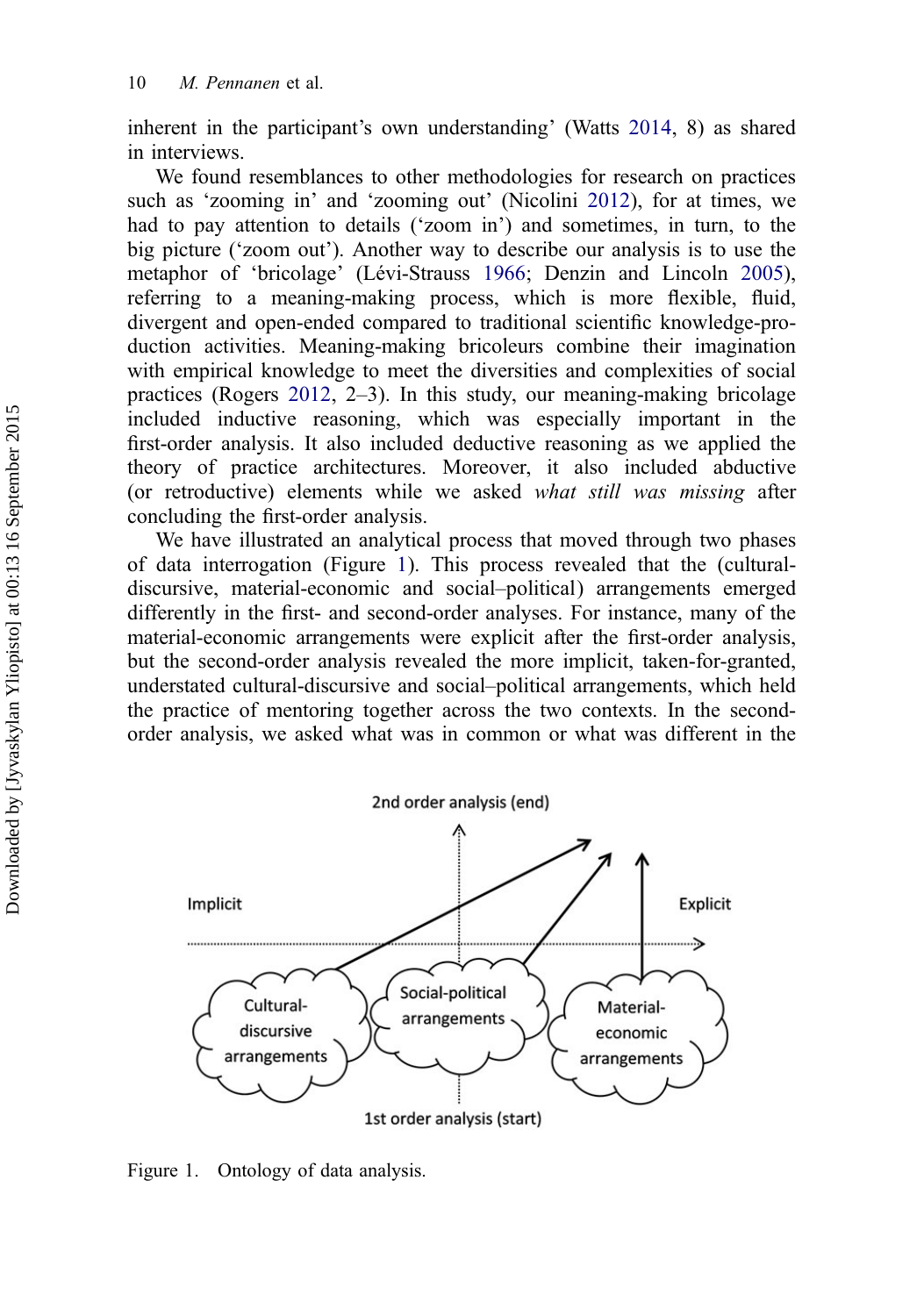two sets of categories, and asked why something was present and why something was missing. This was how we could bring forward something, which was tacit or implicit beyond the practices.

This process demonstrates the analytical promise of the theory of practice architectures. One of the main aims of that framework is to make the preconditions of practices more explicit. What is least explicit may sometimes be most influential. In this case, some of the more important culturaldiscursive and social–political arrangements were more significant only after the second-order analysis: the elements of power and solidarity, as well as some of the linguistic, cultural and semantic elements that prefigured the practices of mentoring. From this perspective, our findings (see the following section) are in line with some other studies, which have been conducted through the theoretical lens of practice architectures (c.f. Kemmis and Heikkinen [2012;](#page-25-0) Bristol, Brown, and Esnard [2014;](#page-23-0) Kemmis, Heikkinen, et al. [2014;](#page-25-0) Bristol, [2014](#page-23-0); Wilkinson and Kemmis [2015](#page-26-0)).

## Results<sup>[3](#page-23-0)</sup>

The results will be presented in three sections. First, there is a description of the findings from the first-order analysis; the results from each case are introduced as single sections. Second, there is an interrogation of the findings from the second-order analysis. These have been influenced by the researchers' reflective discussion of the themes arising from the first-order analysis.

## First-order analysis, Finnish data

#### Perceptions and understandings of good mentoring in Finland

In the Finnish data, seven categories emerged from the analysis, *time*, *physi*cal settings, social atmosphere, interaction, unwinding, common agreements and composition of the peer group (Table [1\)](#page-11-0), which were connected to the question of 'what constitutes good mentoring?' These categories were expressed in both negative and positive utterances, which were more or less the opposite expressions of each other (e.g. cosy couch vs. uncomfortable chair).

Time had two dimensions in the data: time for the meetings and time in the meeting. When people were working in a group, it was important that there was sufficient time for the meeting, the date was suitable for everyone and the meetings had some kind of continuity and stability (e.g. a certain day in a month). Also, the time for planning and the use of time within the meeting emerged as a critical issue. For instance, time to talk had to be equally divided between the participants, participants appreciated that the reserved time was planned well and used in a beneficial way, and that participants followed the time plan that was agreed in the group. These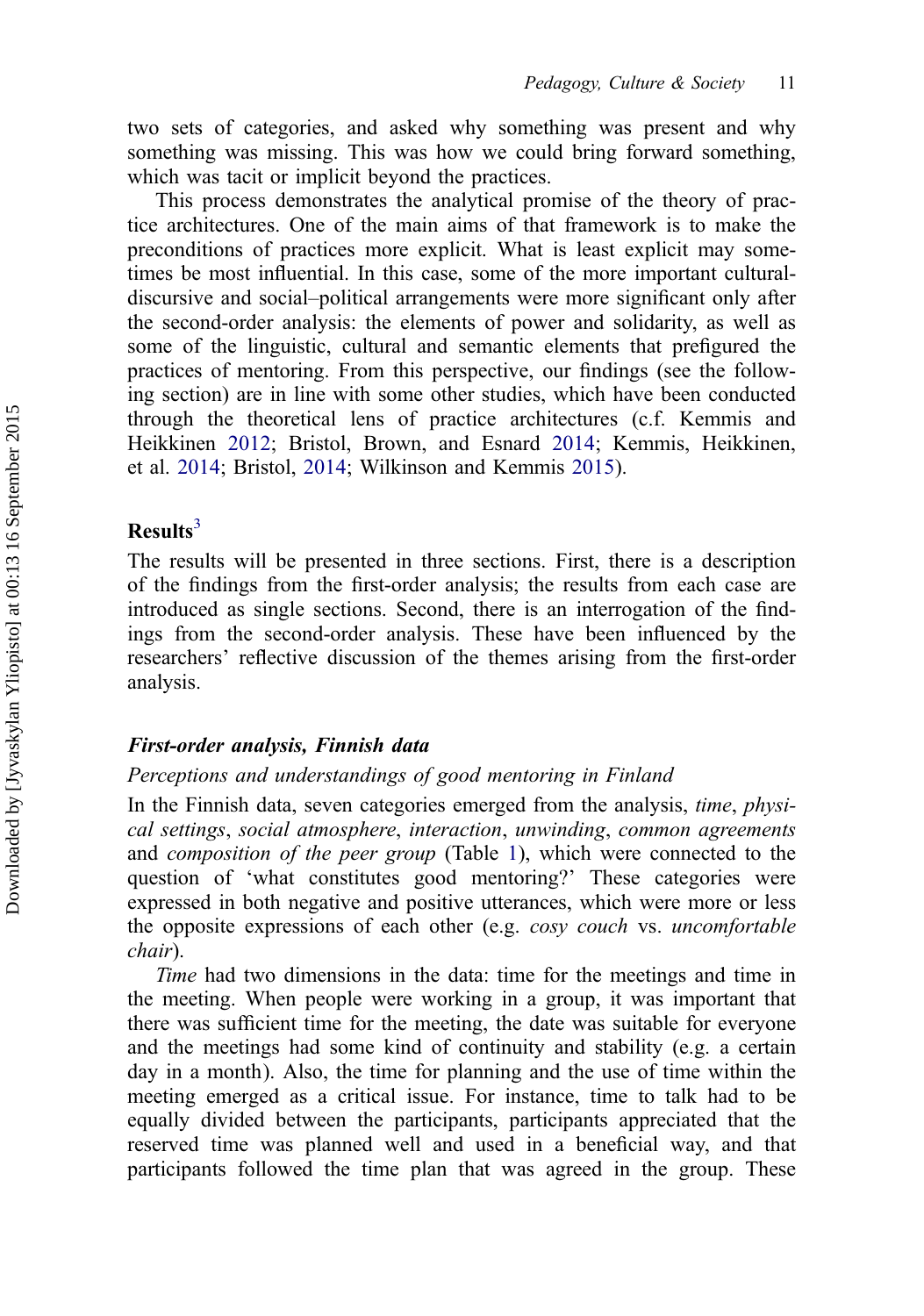Downloaded by [Jyvaskylan Yliopisto] at 00:13 16 September 2015 Downloaded by [Jyvaskylan Yliopisto] at 00:13 16 September 2015

<span id="page-11-0"></span>

|                 | Table 1. Seven categories                                                                                                                                                                                                                   |                                                                                                | from the Finnish data of what constitutes good mentoring.                                                                                                   |                                                                                                                                  |                                                                                        |                                                                                         |                                                   |
|-----------------|---------------------------------------------------------------------------------------------------------------------------------------------------------------------------------------------------------------------------------------------|------------------------------------------------------------------------------------------------|-------------------------------------------------------------------------------------------------------------------------------------------------------------|----------------------------------------------------------------------------------------------------------------------------------|----------------------------------------------------------------------------------------|-----------------------------------------------------------------------------------------|---------------------------------------------------|
| Categories Time |                                                                                                                                                                                                                                             | Physical settings                                                                              | Common agreements                                                                                                                                           | Interaction                                                                                                                      | Unwinding                                                                              | Social atmosphere                                                                       | Composition of<br>the peer group                  |
| Elements        | Equally divided<br>Reserved time is<br>well planned<br>follows the time<br>A constant date<br>Precise times to<br>start and to end<br>Participants<br>Sufficient<br>Suitable for<br>everyone<br>For the meetings<br>In the meetings<br>plan | Refreshments<br>Temperature<br>Ventilation<br>Furnishing<br>Location<br>Sound<br>Room<br>Light | decision-making<br>Commitment on<br>Unwritten rules<br>Confidentiality<br>Common/joint<br>Written rules<br>Spontaneity<br>Topics and<br>the rules<br>themes | Constructiveness<br>Participativeness<br>Meaningfulness<br>Attentiveness<br>Authenticity<br>Reciprocity<br>Functional<br>nethods | Unloading<br>Relaxation<br>Catching<br>feelings<br>Sharing<br>up the<br>stress<br>news | Togetherness<br>Well-being<br>Openness<br>relations<br>Respect<br>Power<br><b>Trust</b> | participants<br>Gender<br>Number of<br>Profession |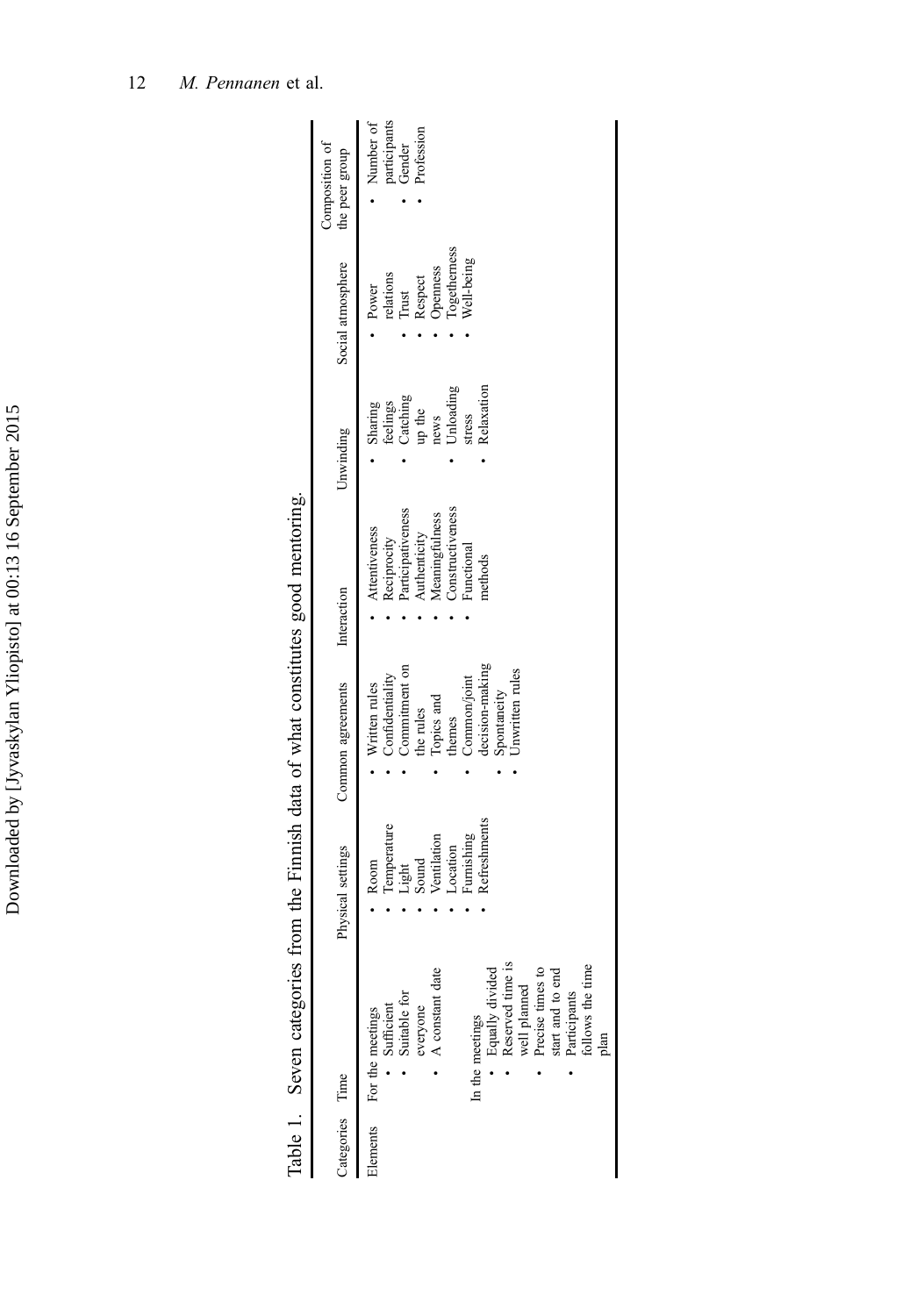practices demonstrated that teachers valued time as a critical resource and were not willing to waste it.

Another category was physical settings. For the participants, the actual site involved many meaningful elements, which affected the outcome of the meeting. Adjectives were used to describe the physical settings including: uncomfortable chair, draughty windows, noisy music, beautiful and cosy place, warm room and tasty biscuits. In most situations, the described place for the mentoring meeting was something other than the teachers' own classroom. As one participant reflected, the 'best place to air your thoughts is far away from your own class'.

Time and physical settings were one part of the common agreements that the participants planned and agreed to in the group. These agreements were important to ensure that the group worked and functioned effectively, and that decision-making was democratic and involved every member of the group. First, the group decided together where they would meet, the dates and times for the meetings and the topics and themes they wanted to address. Secondly, to ensure commitment and confidentiality, the group created rules, which influenced how the participants would work. This also involved agreements on how to talk about issues and about the group itself to persons who were not members of the group. Although the group formed these rules, it did not prevent spontaneity during the meetings and plans were modified during meetings if there seemed to be urgent, relevant issues to talk about. Some statements also referred to other 'unwritten rules', such as implicit social norms and the ways participants were expected to behave in the group.

The expressions for the category of interaction mirrored a reciprocal and constructive action in a participative group. Participants could be themselves and the group took care to ensure that all individuals had the opportunity to contribute to the discussion. Participants indicated that they preferred a discussion, which was constructive, and eventually led to problem-solving or a solution, so that participation was meaningful for the group members. The requirement of 'attending' or 'being present' for the participants was expressed in the data and this was connected to the need for different types of stimulation besides the discussion. For instance, picture cards were used to help to express emotion or a form of drama was employed for those who preferred to express feelings kinesthetically. These were named as functional methods in the categorising.

The category of *unwinding* is related to interaction, but was regarded as a separate category because of the specific role that it played in the interaction. It created opportunities for 'catching up while having coffee and at the same time we talked about the day's events so far and unloaded our feelings'. Unwinding was something that the participants did when they arrived. Teachers started to catch up on news and depending on the previous events of the day, they unloaded emotional stress, shared good feelings or just had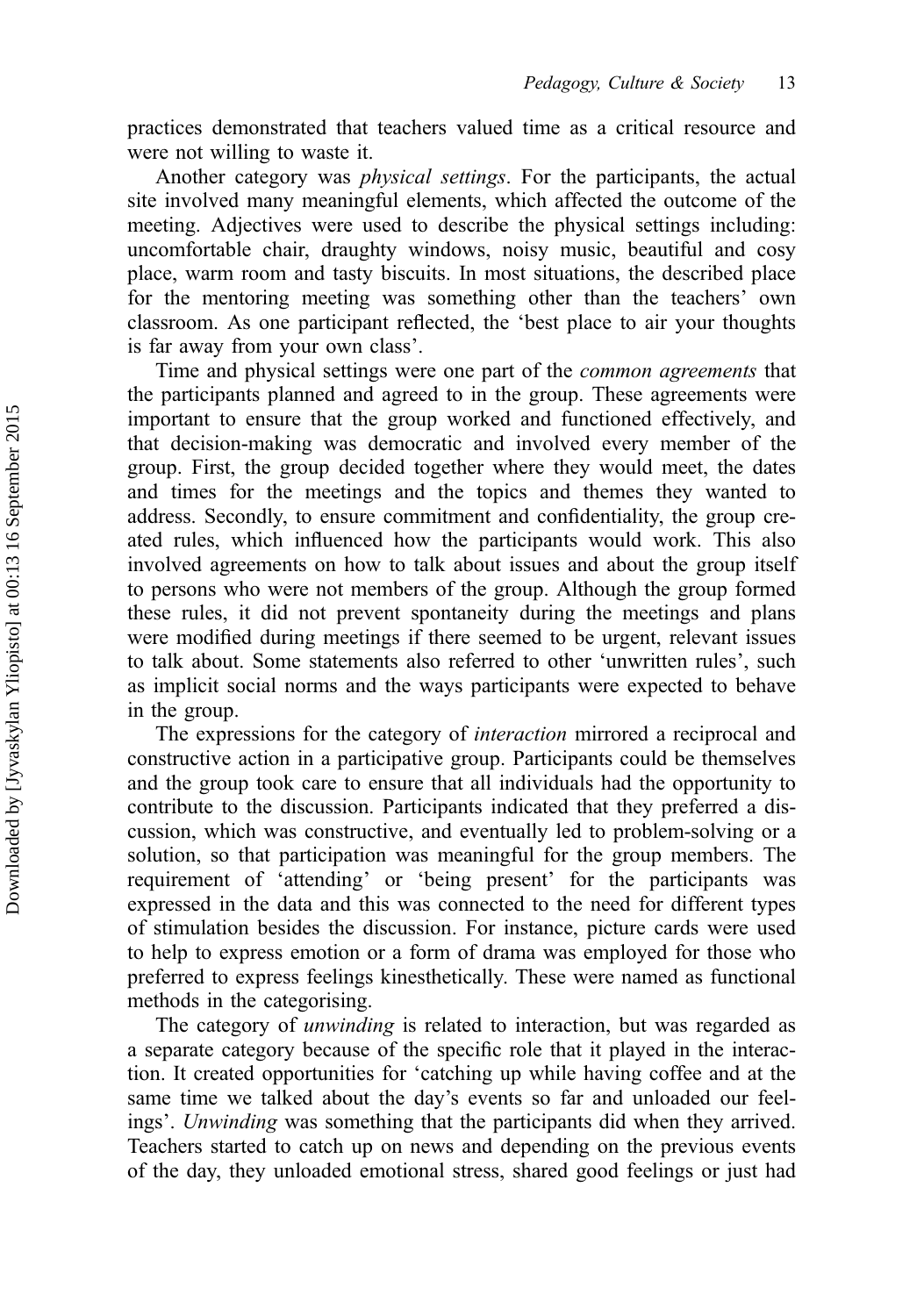coffee or tea and relaxed. For the participants, this seemed to be important because they had the opportunity to share the things that were puzzling them and/or orientate themselves to upcoming discussion. This was also one of the situations when teachers said that they received emotional support.

The category of social atmosphere combined the expressions that described the participants' experiences of social relatings and social interaction in the group. The mentoring practice is specifically named as peergroup mentoring and this element of peerness or equity was related to expressions that reflected more collegial power relations. The individuals of the group were viewed as important by other members of the group, with clear protocols that no one person should dominate or be dismissive of other's points of view. To support equity in the group, the individuals needed to experience trust, respect and openness. Togetherness or the cohesion of the group was mentioned as it was one of the aims or objectives for the group. Well-being was expressed as a benefit or outcome in the utterances: teachers felt satisfied or relieved after the meeting.

The final category was the *composition of the group* and usually the expressions indicated how many persons were involved in the group and their gender. The ideal size of the group was noted as ranging from five to eight persons and because of the general division of female and male teacher in Finland, participants observed they would have liked to have more male teachers in the groups. Groups were formed in different ways, for instance, participants having similar roles such as subject teachers. Alternatively, they may have been teachers from different grade levels, as long as they were interested in some of the same themes.

## First-order analysis, NSW (Australia)

# Perceptions and understandings of good mentoring in NSW, Australia

In the context of NSW, mentoring often occurs in one-to-one, hierarchical arrangements between a senior teacher and a NST. This positional set-up facilitates an understanding of mentoring that may be more in line with a transmissive model. The NSW data illustrate some of the prefiguring features (Table [2](#page-14-0)) associated with a transmissive model of mentoring through directed activities intended to ensure accreditation and facilitate teacher quality and competency. These undertakings were shaped by a tacit understanding expressed by one mentor in relation to NST as 'enthusiastic but with still a lot to learn'.

At Hilltop High School – a small rural secondary school serving a low socio-economic student population – formulating a *shared purpose* for mentoring included initial conversations between mentors and mentees. These conversations established a set of personal performance indicators that the mentee would 'want to work on'. In this conversation, the mentee, with the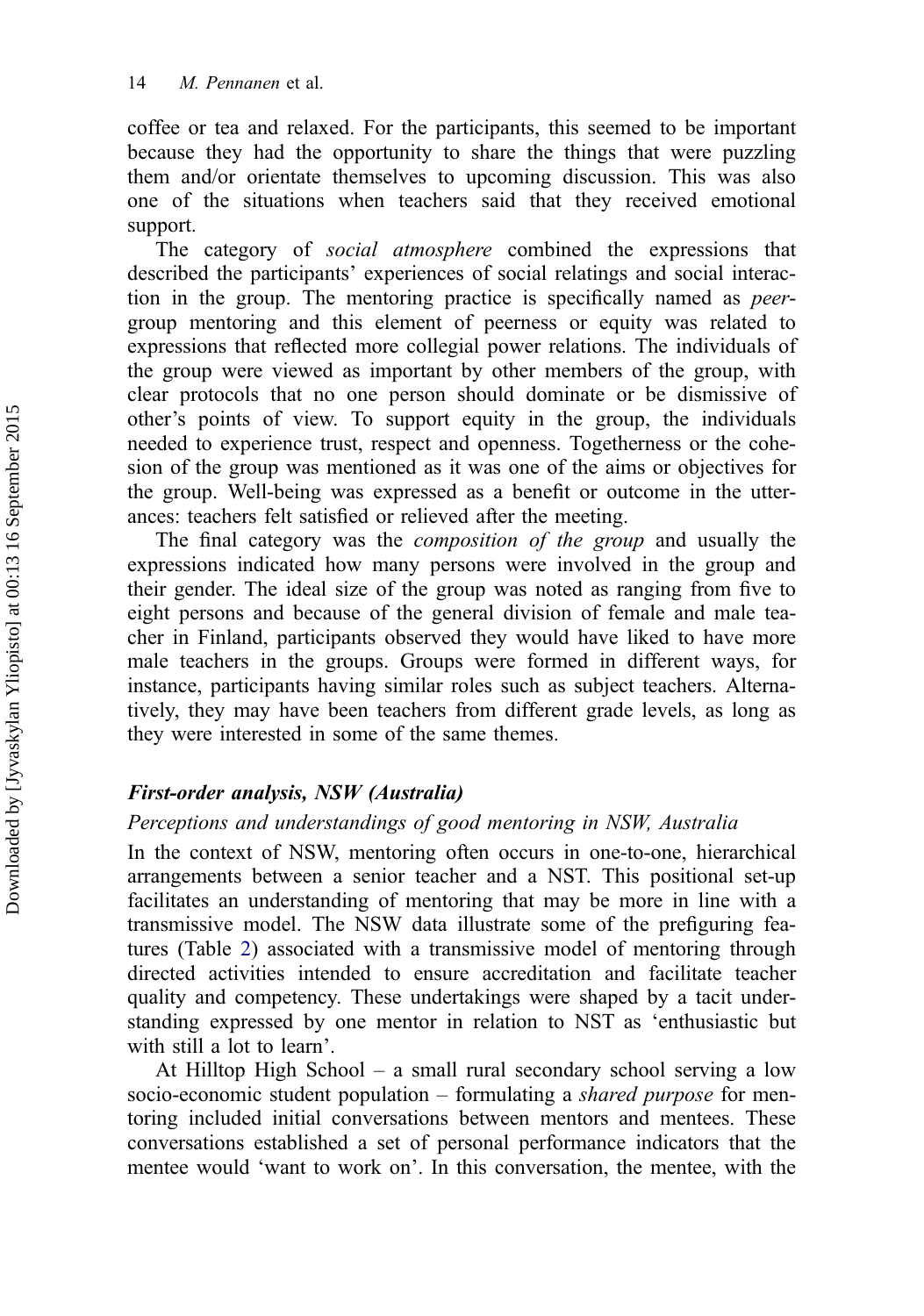<span id="page-14-0"></span>

| Elements | Performance               | Explicit organising structures activities | Observing                                                   | Provision of support development      | Control over professional                                                                  |
|----------|---------------------------|-------------------------------------------|-------------------------------------------------------------|---------------------------------------|--------------------------------------------------------------------------------------------|
|          | · Goal setting            | Accreditation processes                   | lessons                                                     | Confidentiality                       | Problem solving                                                                            |
|          | Categories Shared purpose | Accountability                            | Designed                                                    | Reliability                           | Openness                                                                                   |
|          | ndicators                 | Navigating political<br>system structures | Afternoon<br>resources<br>danning<br>Creating<br>Unit<br>Ea | surddew<br>teaching<br>Shared<br>Role | Shared practices<br>Self evaluation<br>connectivity<br>Ownership<br>Reflection<br>Creating |

|            | l                                                                           |  |
|------------|-----------------------------------------------------------------------------|--|
|            |                                                                             |  |
|            |                                                                             |  |
|            |                                                                             |  |
|            |                                                                             |  |
|            |                                                                             |  |
|            |                                                                             |  |
|            |                                                                             |  |
|            | Ì                                                                           |  |
|            |                                                                             |  |
|            |                                                                             |  |
|            |                                                                             |  |
|            |                                                                             |  |
|            |                                                                             |  |
|            |                                                                             |  |
|            |                                                                             |  |
|            | trailen dete of syket oonstaties mood maantommor<br>$\cdots$ what collision |  |
|            |                                                                             |  |
|            |                                                                             |  |
|            |                                                                             |  |
|            |                                                                             |  |
|            | )<br>}<br>}                                                                 |  |
|            |                                                                             |  |
|            |                                                                             |  |
|            |                                                                             |  |
|            |                                                                             |  |
|            | 22.000 Miles 2010                                                           |  |
|            |                                                                             |  |
|            |                                                                             |  |
|            |                                                                             |  |
|            |                                                                             |  |
|            |                                                                             |  |
|            |                                                                             |  |
|            |                                                                             |  |
|            |                                                                             |  |
|            |                                                                             |  |
|            |                                                                             |  |
|            |                                                                             |  |
|            |                                                                             |  |
|            |                                                                             |  |
|            |                                                                             |  |
|            | with another than the history<br>, a canal                                  |  |
|            |                                                                             |  |
|            |                                                                             |  |
|            |                                                                             |  |
|            |                                                                             |  |
|            | l                                                                           |  |
|            |                                                                             |  |
|            | ;<br>;                                                                      |  |
|            |                                                                             |  |
|            |                                                                             |  |
|            |                                                                             |  |
| '<br> <br> | $\overline{\phantom{a}}$                                                    |  |
|            | ī                                                                           |  |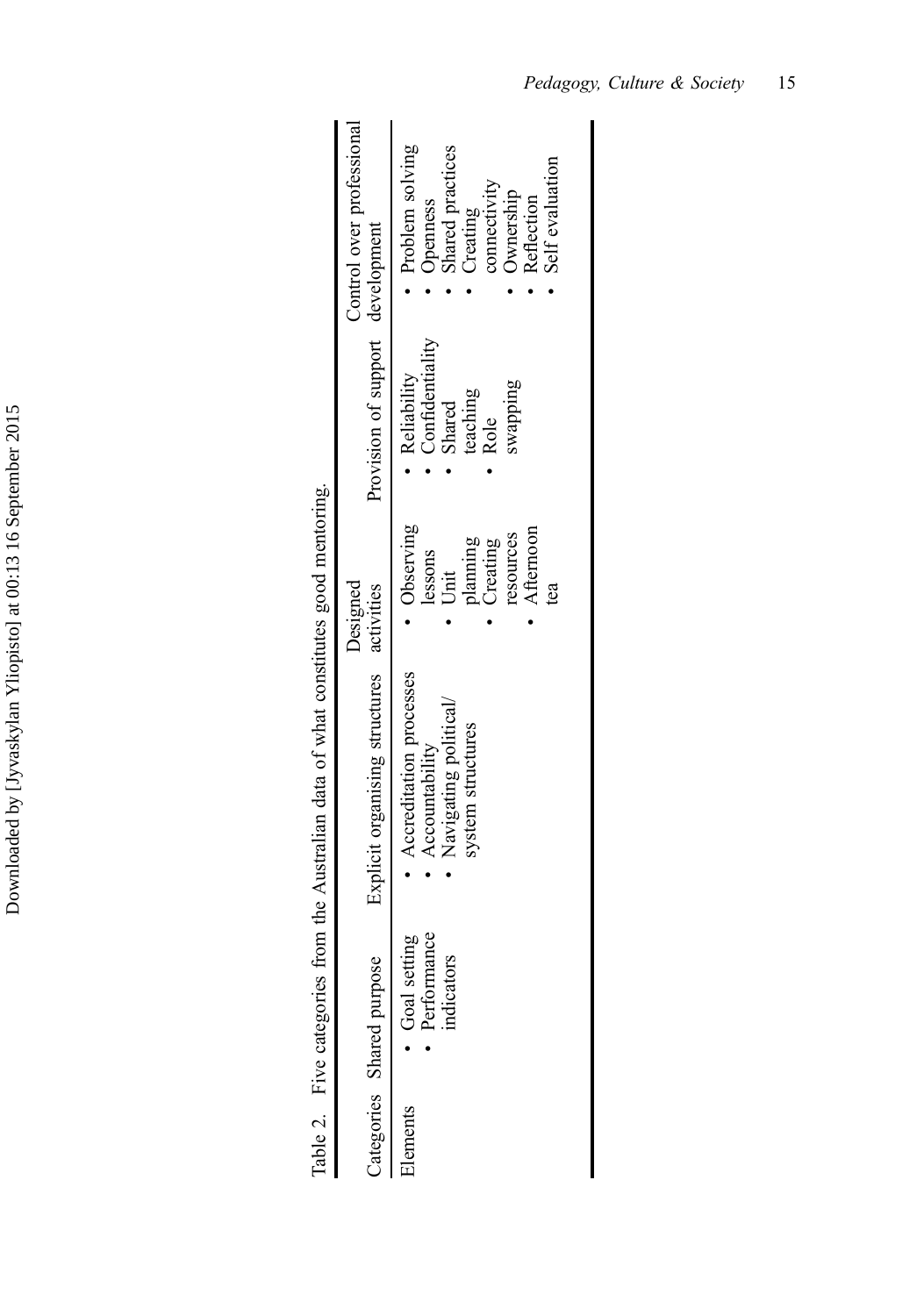help of the mentor, sets goals that were met during the period of time allocated for the mentoring relationship. These goals and indicators were significant as they framed a conversation in relation to expectations of and for mentoring and being mentored.

Mentors were expected to design and articulate the range of explicit organising structures, which govern teaching and more particularly the accreditation process for NST. Mentoring, in this case, served to help NST navigate the technologies associated with being a teacher in NSW. Parallel to the existing standards for teacher quality were implicit expressions of mistrust over the quality of university graduates entering into teaching. As one mentor, 'Celeste', suggested in regard to teacher training, 'the Dip.Ed. Course needs to change', for Head Teachers at the school identified newly graduated NSTs needing 'extra assistance in a lot of areas'. Mentoring, teachers contended, was to ensure that the 'quality of the teaching continues or is upheld' (Celeste) and that accreditation was possible and successful.

In these circumstances, the mentor's role was conceived in highly gendered terms as being like a 'mother hen', admonishing and advising the mentee about the prerequisites for teaching and staffing responsibilities. Celeste, in constructing a fellow mentor, Sally, as a 'mother hen', outlined this understanding of the mentor:

Being the more senior, she was very much about reinforcing school policies, codes of conduct, I like to say the political side… making sure that…, their content of the lessons was substantial enough to go through from pre-requisite to  $HSC<sup>4</sup>$  $HSC<sup>4</sup>$  $HSC<sup>4</sup>$  ... we call her the mother hen ... she looked at the psychological well-being (Celeste).

In response, Sally accepted this mother-hen construction of her mentoring work, given that she characterised the mentees as 'the little chickens under our wing' who needed to be looked after.

The organising structures for good mentoring in this more transmissive model were also supported by *designed activities*, which served to reinforce and build upon the pedagogical elements of teaching learnt while in preservice teacher training. Mentoring relationships were navigated through activities such as lesson observations, unit planning, creating resources for lessons and sharing afternoon tea as a way of monitoring development in a less formal manner. Through these activities, Celeste constructed the mentor's role as akin to a swim coach and lifeguard, protecting against the eventuality that a new teacher be thrown 'in the deep end of the pool and them not be … able to swim'. This protective notion (psychological care) needs to be understood against a background of national concerns for high teacher attrition rates. It was summed up in Celeste's argument that 'our NST who are young need lots of recognition' and support to 'keep them in teaching', as they learn to play the game of teaching. As such, good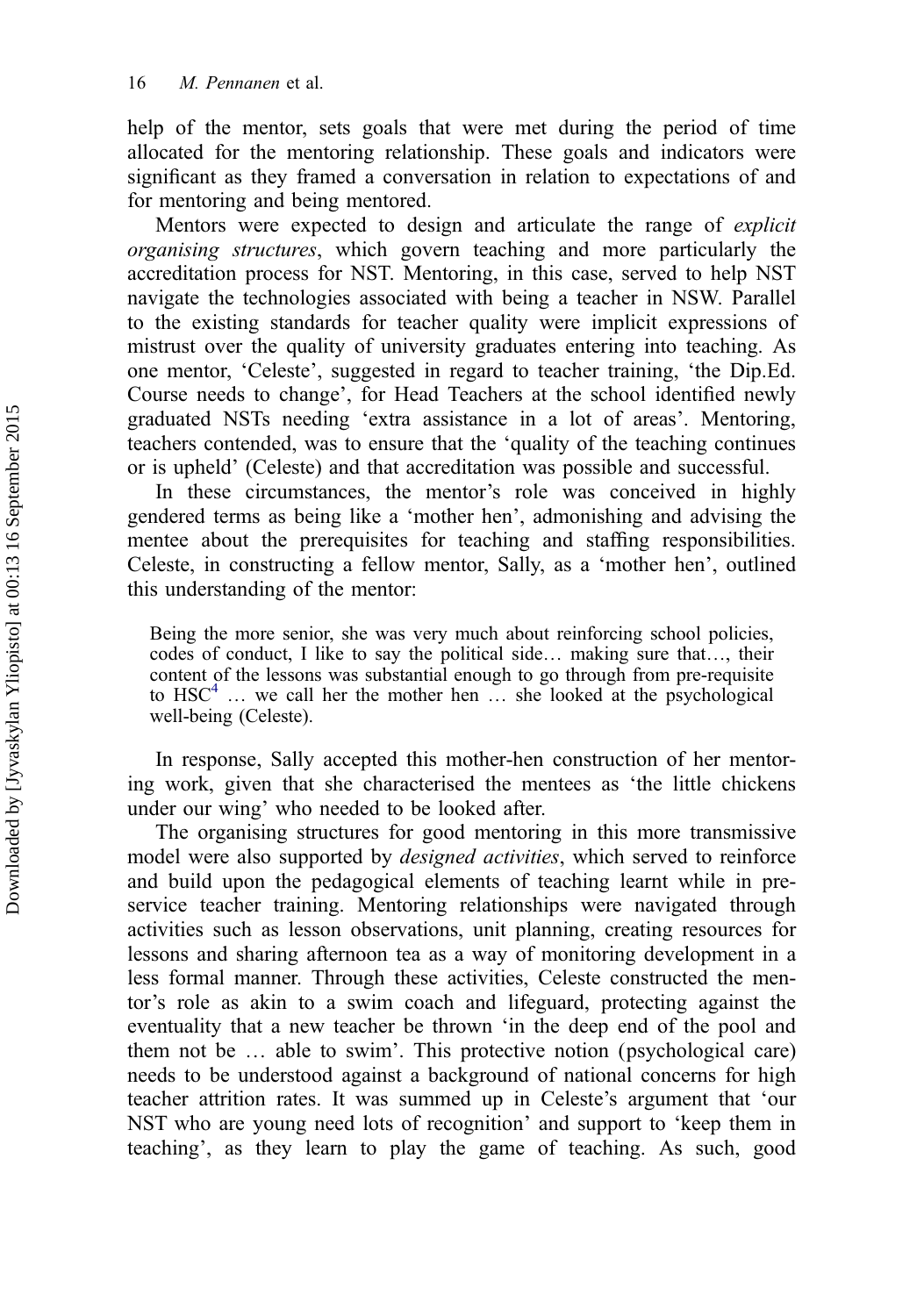mentoring as a notion of excellence in professional performances was closely linked, in this instance, to a form of clinical professional development for the mentee.

Significantly, 'psychological care' can also be understood as the provision of support. This sense of good mentoring is more in line with collaborative and community models of mentoring (Tynjälä and Gijbels [2012\)](#page-26-0). That is, it can be understood as a negotiated and reciprocal practice between mentor and mentee, in which the pair navigates system demands for quality indicators and accreditation. At Hilltop High School, this involved mentors and mentees swapping roles and providing critical and evaluative feedback on each other's observation lessons. Both mentors and mentees learned by 'watching someone else teach'. This was where mentors such as Celeste – in a more dialogical relationship with the mentee – were able to reflect on her weaknesses. Unsurprisingly, however, collaborative models of mentoring appeared to be more evident where there were more symmetrical power relations, i.e. between the NST mentors, Celeste, Freida and Sally, rather than mentors and mentees. In reflecting on their team relationship, Freida, Celeste and Sally recognised that they 'needed to be very supportive of one another … right from the outset … to be a strong team together' (Freida); 'celebrating little victories' (Sally), in their work as mentors and in their relationships with each other and the mentees.

These forms of support ensured a measure of *control over professional* development for the mentee and the mentor. Reflection and self-evaluation fed autonomous and professional action, facilitated problem-solving, encouraged openness and the ability to share practices with others and created connectivity between peers, internal and external to the school and between mentees and mentors. The latter was critical for the NST as it built a sense of belonging to a professional community, and thus relieved one of the challenges of being a beginning teacher in a challenging, high poverty, rural educational setting.<sup>[5](#page-23-0)</sup>

#### Second-order analysis: 'What is good mentoring?'

After having inductively categorised the elements of 'good mentoring' in the Finnish and in the NSW data, the second phase of analysis involved a collaborative comparison of the first-order analysis of both studies. In this analysis phase, we compared the first-order analysis through the lens of our second research question, namely, what are the practice architectures that enable and constrain different kinds of mentoring practices in the two different sites of Finland and NSW, Australia? What became clear in this process is that very different kinds of mentoring practices had developed in both sites due to the differing kinds of projects or underlying purposes which held these practices in place. A project is the end result or purpose of a practice and provides an answer to the question, what is the purpose of this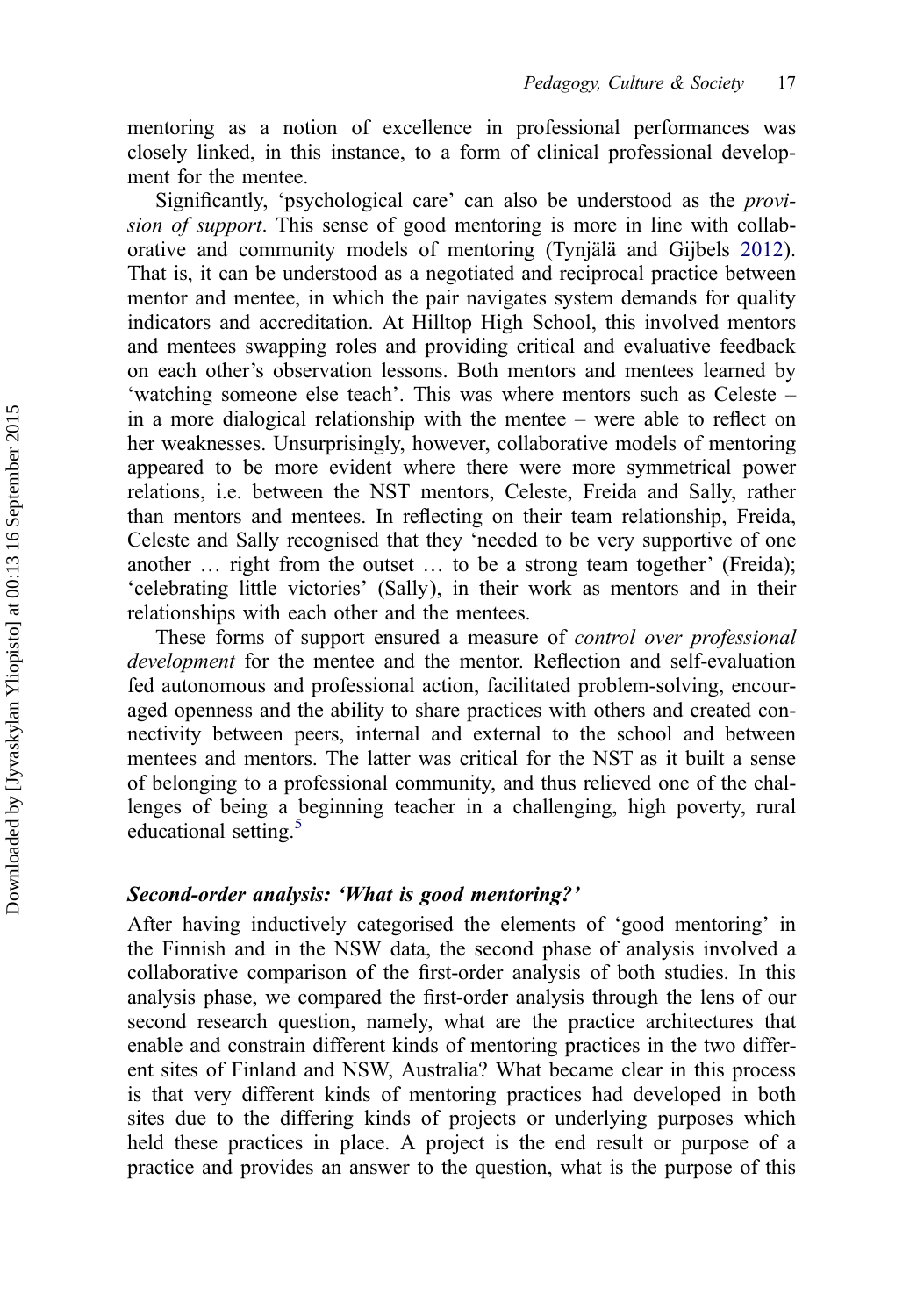practice? (Kemmis et al. [2009\)](#page-25-0). The key differences of these two sites have been summarised in the Table 3.

The project of a practice creates the enabling and constraining preconditions (cultural-discursive, material-economic and social–political arrangements) that make particular kinds of practices of mentoring (and not others) possible. For instance, in NSW, new teachers must achieve accreditation at the end of the first three years of their teaching career. Failure to do so will lead to exiting from the teaching profession – a low-trust environment. In Finland, there is no accreditation process as new teachers are assumed to already have the necessary professional skills and competencies after graduation required for successful teaching practice – a high-trust environment. It is these contrasting sets of practice architectures which form the enabling and constraining preconditions holding together the differing practices of mentoring in both national contexts. Specifically, in terms of the *cultural*discursive arrangements of mentoring in the Finnish case, the purpose of the national *project* of peer-group mentoring has been to create well-being at work for new teachers through the professional development afforded by peer-group mentoring. A secondary purpose is to provide commencing teachers with emotional support in their first years of teaching. Hence, the language of mentoring in the Finnish case draws from national policy which emphasises workplace well-being and emotional support. From this project flows a different set of mentoring arrangements and subsequent practices, captured in the category of 'unwinding' in the first-order categorisation of the Finnish data. Participants' differing sayings ('coffee' and 'cosy atmosphere'), doings (an emphasis on providing good coffee and delicious food) and more collegial relatings ('catching up … unloaded our feelings') capture these dominant policy discourses.

In terms of the *cultural-discursive arrangements* of mentoring in the Australian case, the purpose of the NSW project has resulted from a

|                                                   | Sites of the mentoring practice                                      |                                                                                      |
|---------------------------------------------------|----------------------------------------------------------------------|--------------------------------------------------------------------------------------|
| Difference                                        | Finland                                                              | NSW, Australia                                                                       |
| Requirements for<br>full teacher<br>qualification | Five years pre-service<br>teacher education                          | Four years pre-service teacher<br>education $+1-3$ years of<br>accreditation process |
| Mentoring<br>practice                             | Peer-group mentoring                                                 | One-to-one mentoring                                                                 |
| Primary <i>project</i>                            | Support teachers'<br>professional development<br>and work well-being | Solve the problem of teacher<br>attrition                                            |
| Secondary <i>project</i>                          | Emotional support                                                    | Teacher quality, accountability<br>and efficiency                                    |

Table 3. Key differences between Finland and NSW from second-order analysis.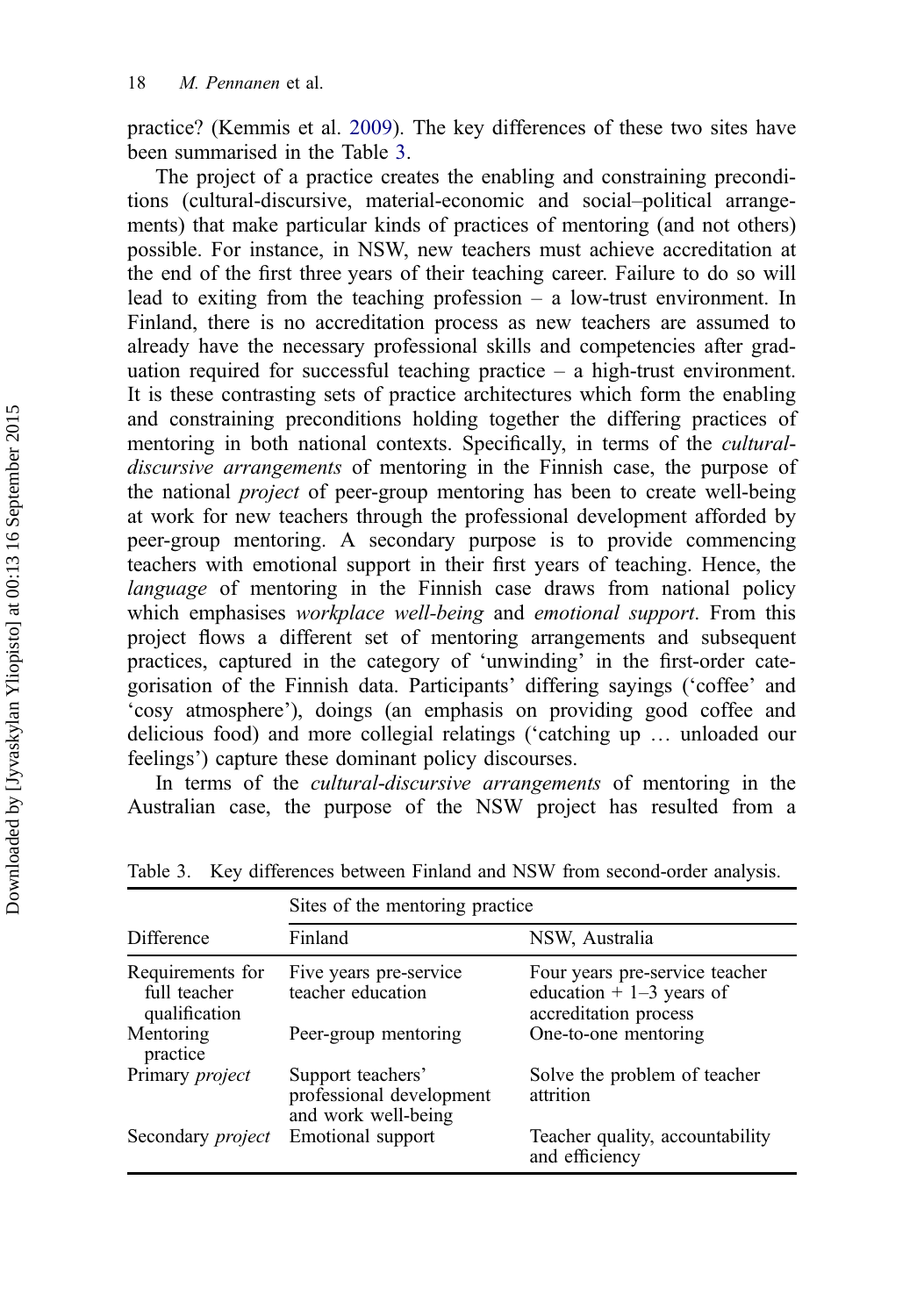system-identified need to stem the high numbers of new teachers leaving the profession in the early career. A secondary project is a long-term neoliberal education agenda which emphasises teacher quality, accountability and efficiency. Hence, the predominant sayings of the NSW teacher mentors in our first-order analysis reflected these dual projects, with their discussion of one of the purposes of mentoring as being about 'reinforcing school policies, codes of conduct … the political side' (our italics). The various projects of mentoring in the NSW case also reflected a different aspect of mentoring's etymological origins, that is, 'one who admonishes'. It was the more instrumentalist project underlying mentoring policies in NSW, linked to an explicit 'admonitory' set of relatings, emphasising power over the mentee, ('codes of conduct'), that fostered a more technicist and rationalist approach to mentoring practices. In contrast to the Finnish case, sayings which emphasised more humanistic or collegial sets of *relatings* were marginalised. However, they were not utterly unsayable. At one point, Sally noted that in order to foster a greater sense of trust between the NST and mentors, the mentors had instigated a more informal afternoon tea, where new teachers could talk about how things were going in a more relaxed atmosphere.

In terms of the material-economic arrangements that 'exist in the dimension of physical space-time' (Kemmis, Wilkinson et al. [2014,](#page-25-0) 4), in the Finnish case, time was a constant theme in participants' sayings about mentoring. It enabled and constrained mentoring practices in relation to two factors – the lack of time for teachers to do their work and the constant juggle to negotiate the professional demands associated with peer-group mentoring, alongside one's personal demands (e.g. finding time to meet outside school hours). In the NSW case, time did not emerge as a crucial element in participants' sayings. One of the reasons may be the different kinds of funding that support mentoring in the two case studies. In Finland, funding was provided for teachers to train as mentors. However, it was not provided for teacher release in order for teachers to take part in peer-group meetings in school time. Hence, a different set of doings flowed from these arrangements in terms of meetings taking place outside school hours. Attendance was voluntary and the group structure of the mentoring necessitated more negotiations to accommodate professional and personal demands.

In contrast, Hilltop High School had gained National Partnerships funding and the principal had elected to use some of these funds to support the release of both new and more experienced teachers (mentees and mentors) in school time. The emphasis was upon the development of mentee practice, with an implicit assumption that mentors did not need or require training (this assumption was challenged by mentors in their interviews). Clearly related to the accreditation and accountability project of this mentoring practice, this material-economic arrangement facilitated mentors' doings. Examples of these doings included observations of mentees' classes;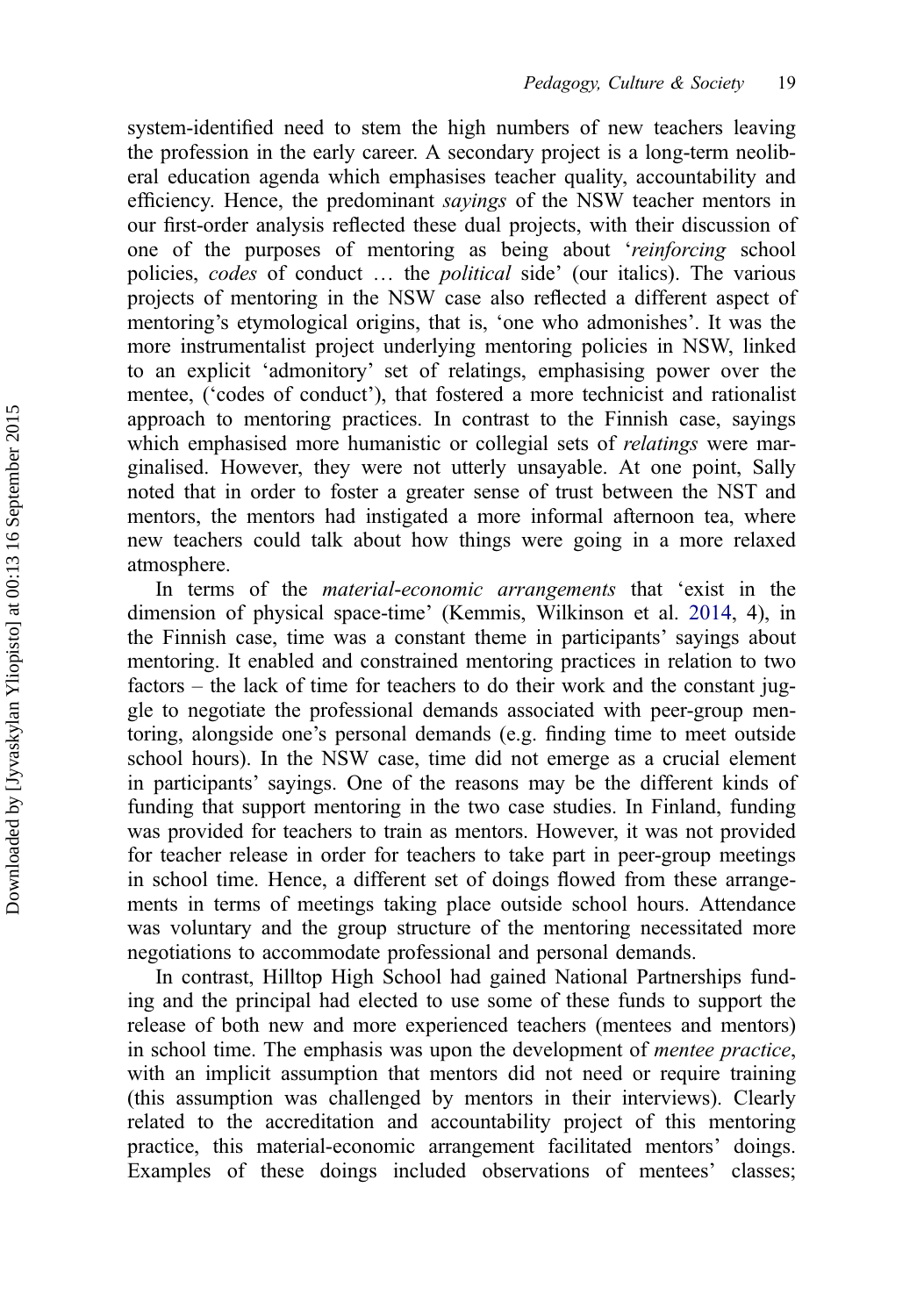demonstrations of 'good' pedagogical practice through mentees' observing mentors' (and other experienced teachers') classes; mentors working with mentees to develop their teaching programmes; and mentors providing a range of supports towards building mentees' accreditation portfolio. These doings of mentorship practice bundled together with specific sayings of mentorship. For instance, mentors in the NSW case study identified that using explicit language in order to translate the language of accreditation into understandable chunks was part of the 'good' mentoring practice. These sayings and doings of mentoring practice were bundled together with specific kinds of relatings. For example, mentoring practices such as observations of mentees' teaching and facilitation of accreditation reflected a more 'top-down' approach to mentoring.

Another aspect of the material-economic arrangements was the *physical* setting in which mentoring took place. This was a focus of many sayings in the Finnish case study. Given the emphasis of peer-group mentoring was on supporting new teachers' workplace well-being, it was critical that a space be found for groups that was not in the workplace, had pleasant and congenial surroundings to induce a spirit of relaxation and was quiet and private enough to allow for the exchange of confidential aspects of work. The physical setting arose as a predominant understanding of what participants understood constituted 'good' mentoring practice. In contrast, physical setting, for the reasons outlined above, did not emerge as a critical issue in the NSW case. Mentoring took place in the workplace and was regularly scheduled in the school's meeting rooms where the formality of the practice and its association with improvement of workplace performance was clearly connoted to mentor and mentees alike – a constant reminder of the accountability agenda that underpinned this mentoring project.

Both the composition of the Finnish peer groups such as their size (between five and eight was considered an ideal number) – and the fact that mentoring took place in a group setting – were critical aspects of the material-economic arrangements of mentoring practice that shaped the relatings of mentorship practice. For instance, the intersubjective space constructed within these groups was underpinned by Finnish values of social democracy, connoted in the appellation, peer-group mentoring (our italics). Noteworthy was the fact that although the groups were 'led' by a mentor, the groups combined a clear mix of experienced and less experienced teachers who were seeking on a voluntary basis greater enhancement of their workplace well-being and professional development. Hence, in relation to the social–political arrangements or preconditions which fostered particular kinds of relatings between mentors and mentees, the notion of equity amongst peers, including that between mentors and mentees, shaped the intersubjective space in which participants encountered one another within peer groups. This is not to idealise or gloss over asymmetrical power relations between participants in the groups, but to foreshadow the types of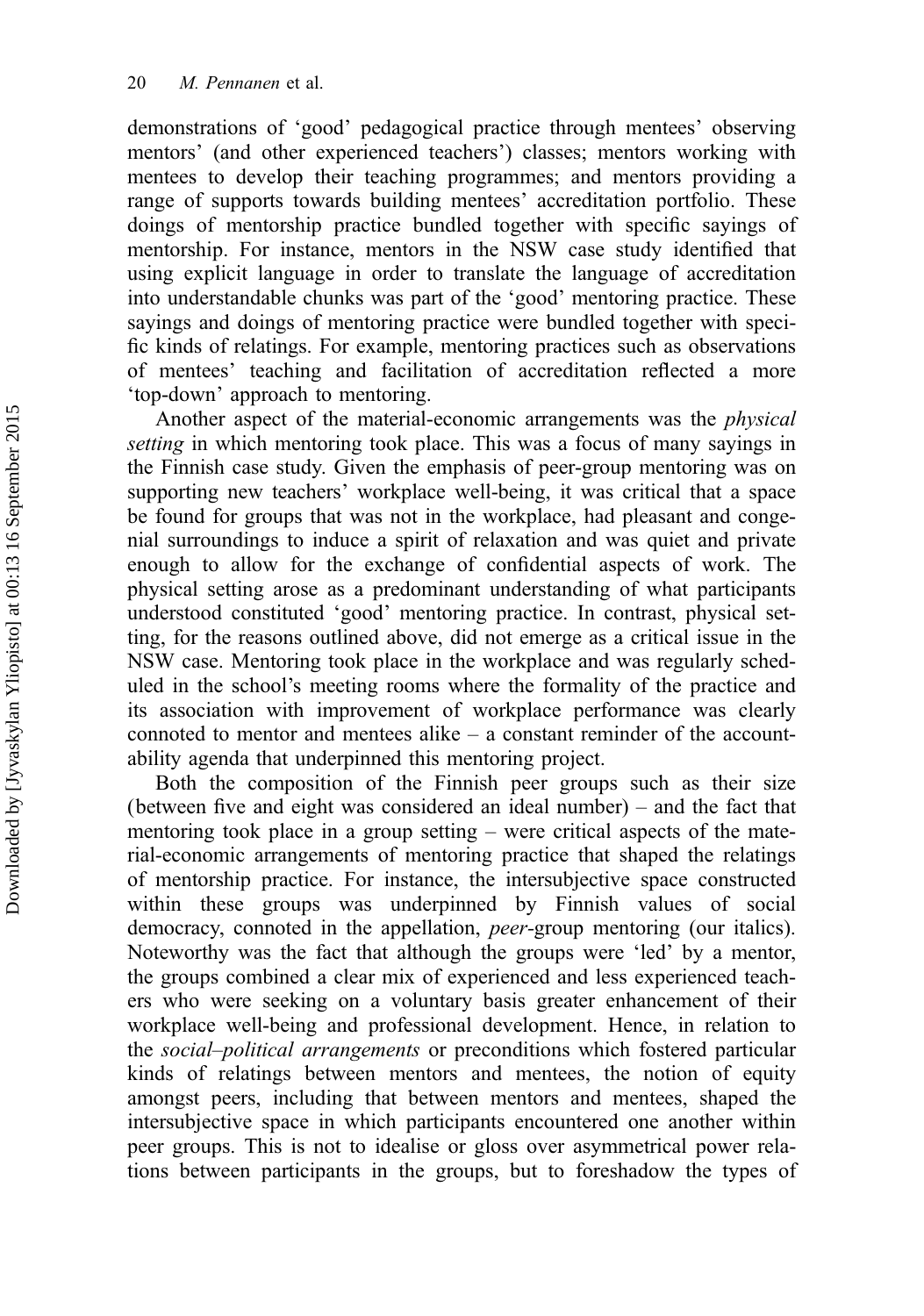social–political arrangements, which enabled the fostering of more equitable practices of mentoring. Hence, in the groups, good mentoring practice was characterised as forming collaborative relationships. Mentors played a less obtrusive role in the Finnish context, with an emphasis upon new teachers and mentors as co-constructors of knowledge. Hence, the formalised role of the mentor switched in the group between advising, giving constructive feedback, being silent and learning. Good mentoring practice was constructed as a reciprocal set of relatings focused on shared meaning-making, characterised through a range of sayings that emphasised attentiveness, reciprocity, participatory, authenticity and meaningfulness. In this set of arrangements, there was a presumption of agency, ownership and power to build professional identity and a pedagogical disposition. Mentees' subject location was signified as one of trust, respect and autonomy – a valued teaching professional who brought knowledge and competence to the group.

At Hilltop High School, a more transmission-based set of mentoring practices for NST was enabled through the arrangements of mentoring pairs – a traditional, dyadic, unidirectional set of relatings, which shaped mentoring as an intersubjective space. There were clear tensions between the accountability and standards approach to mentoring which emanated from government policy and funding models and the more invisible, but equally important, emotional labour of supporting NST. This labour was captured in highly gendered terms when one mentor was described as the 'mother hen' and she, in turn, described NST as her 'little chicks'. They connoted a very different set of subject locations for mentors and mentees from the relatings captured in the Finnish sayings of 'peers' and 'peer group'.

# Discussion and conclusion

As stated in the introduction, our study had two aims. In the first instance, we conceptualised mentoring ontologically as a social practice. This offered a new perspective to the research literature on mentoring and the manifestations of what ontologically can be thought to be good mentoring. Comparative research setting offered a tool to reveal the differences and similarities of the two practices, but not to decide whether one practice was better than the other one. Such a decision is irrelevant because it is evident that these two practices are solving different kind of problems, in other words, they have different kind of projects. In the discussion that follows, we will highlight the implications of employing a practice ontological perspective to understand and to inquire into *what is good mentoring* in terms of teacher induction, as well as make recommendations for policies and practices at the system level.

We have focused on understanding the underlying practice conditions, which prefigure different mentoring practices in different social sites. The theory of practice architectures provided an appropriate lens through which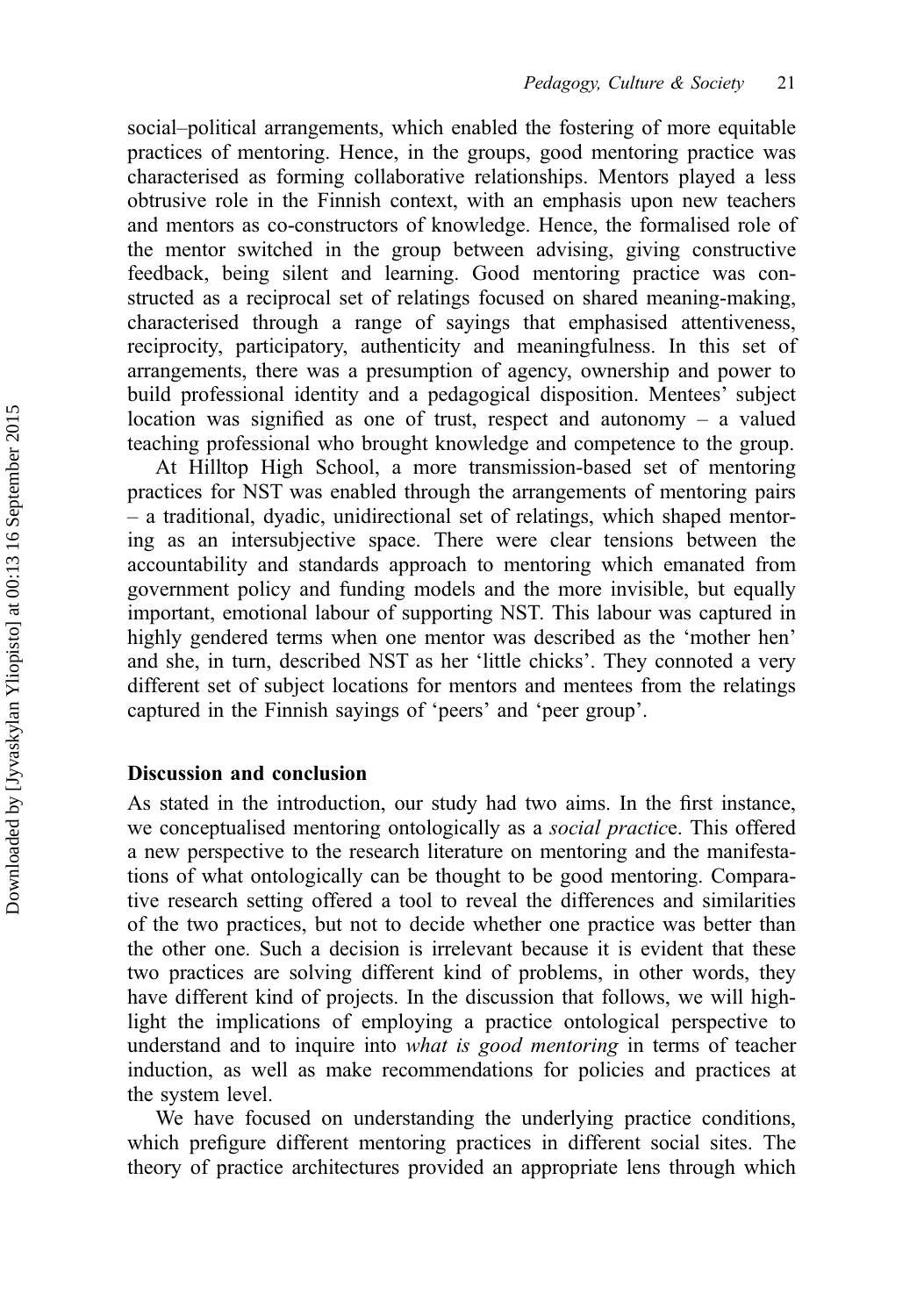mentoring arrangements were identified: the *practice architectures* of mentoring. Comparisons between the two sites were illuminating as they helped to explicate how these practice architectures constructed different kinds of understandings or 'sayings', activities or 'doings' and 'relationships' or 'relatings' (Kemmis and Grootenboer [2008\)](#page-25-0) of mentoring enabled and/or constrained by the cultural-discursive, material-economic and social–political arrangements in the two different sites. The different practice traditions, and their associated arrangements, influenced what came to be the ontological givens or manifestations of mentoring in Finland and in NSW, Australia. The findings in this paper, then, have implications for the ontological specificity of mentoring as an imagined practice (mentoring as a concept) and as a lived practice (enacted in social arenas in temporal spaces). More so, our findings point to the problematic nature of adopting international positions on mentoring, as a homogenising practice understood, lived and engaged equally across a range of dissimilar sites locally, regionally and internationally.

At a more universal scale, we must be aware of power and language beyond the actual actions, which are interconnected or 'bundled together' in many ways with the actual activities and actions of mentoring in the material-economic world (Schatzki, [2002](#page-26-0)). For example, concepts such as 'novice' or 'novice teacher', which are often used in the context of mentoring, connote historical practices, such as preparing members of religious orders in the Catholic Church and apprenticeship practices in the guilds of the Middle Ages, where less experienced young people were guided by more experienced and older role models (Kemmis and Heikkinen [2012\)](#page-25-0). If we use these kinds of expressions, the social relations between the persons involved in the mentoring process are prefigured accordingly.

Of significance as well are (1) the interrelationship between emerging or pre-existing practice arrangements and the particular practice traditions (the historical traces which inform particular site's practices) of the site and (2) the impact of this relationship on a mentoring practice. This is evident in the ways in which local circumstances and national politics affect the practices of mentoring. The significant differences in traditions configure mentoring in very distinctive ways, which also facilitate the contested nature of mentoring (Kemmis, Heikkinen, et al. [2014](#page-25-0)). In NSW, Australia, a highly centralised and hierarchical public education system prefigured the emergence of more transmissive models of NST mentoring, whereas in Finland, a political tradition of social democracy underpinned more collegial mentoring practices focused on promoting professional development and well-being. This correlates with the finding that mentoring practice, which follows the constructivist principles of learning, fosters professional development and well-being more appropriately (Richter et al. [2013](#page-26-0)). However, dyadic mentoring models do not exclude principles of constructivism automatically. There are dyadic applications which follow these principles,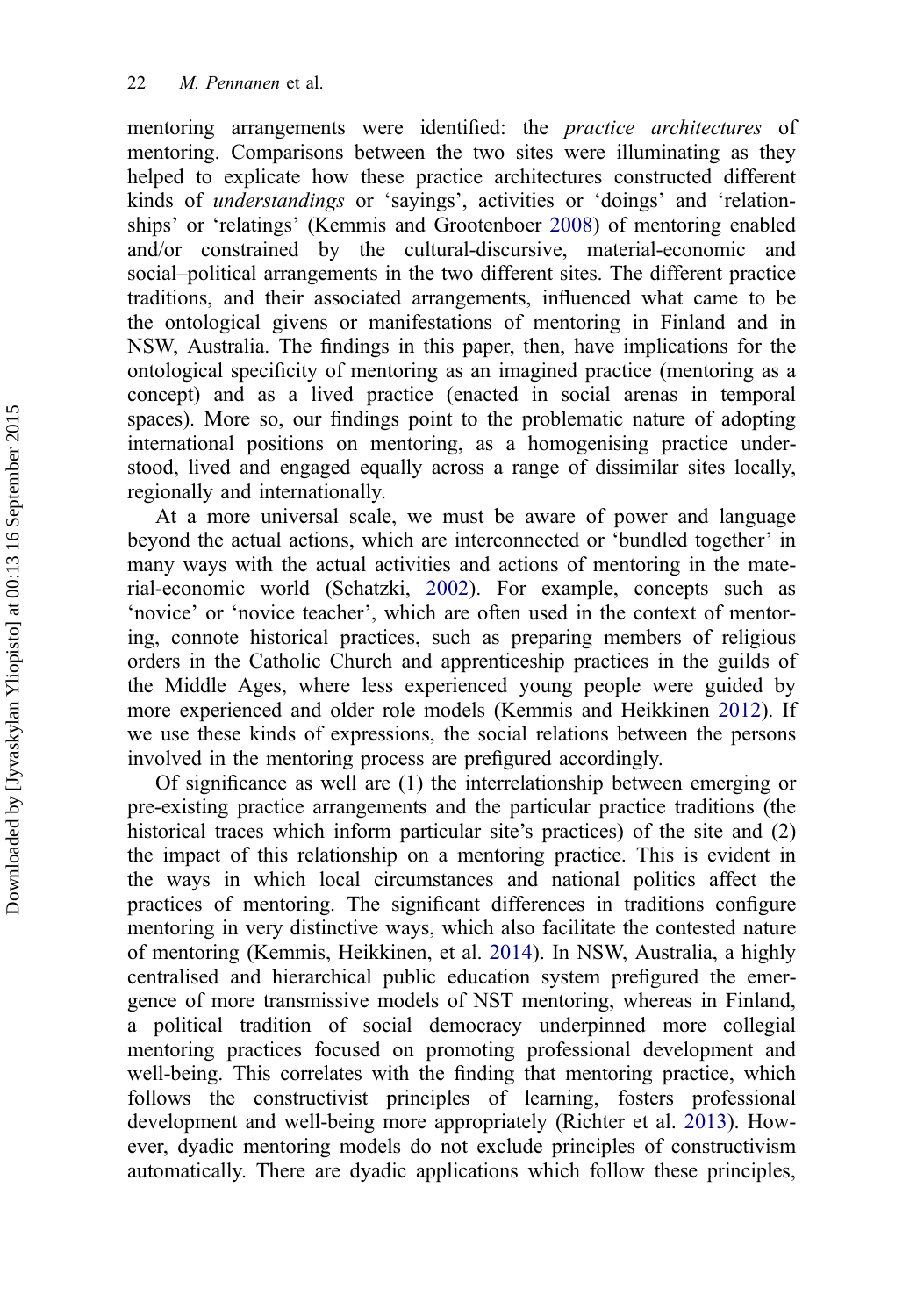<span id="page-22-0"></span>such as co-mentoring, mutual mentoring, collaborative mentoring, peer collaboration, critical constructivist mentoring, dialogical mentoring and reciprocal mentoring (Tynjälä and Heikkinen [2012](#page-26-0), 24).

An ontological designation of good mentoring also has implications for the ontological nature of the inquiry that goes into an investigation intended to apprehend or stabilise a definition of good mentoring. This requires a research practice of a different social form amongst researchers, i.e. one which is enabled and sustained through orders and arrangements that promote and prefigure shared interrogations of: (1) researcher conceptual and language understandings, (2) research sites, (3) research practices, (4) interpretations of data and (5) emerging understandings of the complexity of practices across sites. Thus, a site ontological perspective of good mentoring can be best accessed through an inquiry that is both philosophically and socially located in the practice traditions of the practice being problematised.

Additionally, there are system implications for the practice and consideration of good mentoring as ontologically located. In the light of the global education reform movement (GERM; Sahlberg [2011](#page-26-0)), the notion of mentoring as an ontological practice has implications for policy-makers and the ways in which policies are evaluated and implemented. Given the social and ontological nature of mentoring as a practice, mentoring must be recognised as a localised response to teacher professional development, rather than – as in European Union – a unified model to be homogenously applied. What this suggests is that systems of mentoring and its associated practices cannot be imported or exported and transplanted in new sites without a concurrent impact upon the authenticity and cohesion of the practice (as in the NSW case, where mentoring is functioning as a practice in transition, i.e. between transmissive and more collaborative practices).

For practitioners and schools, these findings have implications for the ways in which they understand the unfolding of a social practice in educational projects such as those geared towards teacher development. There needs to be an awareness of the ways in which particular sayings, doings and relatings and their attending arrangements can be employed to transform and substantiate good mentoring as a practice, one that is relevant to the needs and learning of mentee, the mentor and the wider professional community.

#### Notes

1. New Scheme Teacher refers to a category of teachers in NSW who were employed after October 2004 or returned to duty after a long absence (five years or more) after this date. These teachers, under the guidelines of the Teacher Accreditation Act of 2004 and the Board of Studies, Teaching and Educational Standards Act, were expected to complete an accreditation process in the first five years after their appointment or return to duty. This is part of the NSW Department of Education and Communities requirements for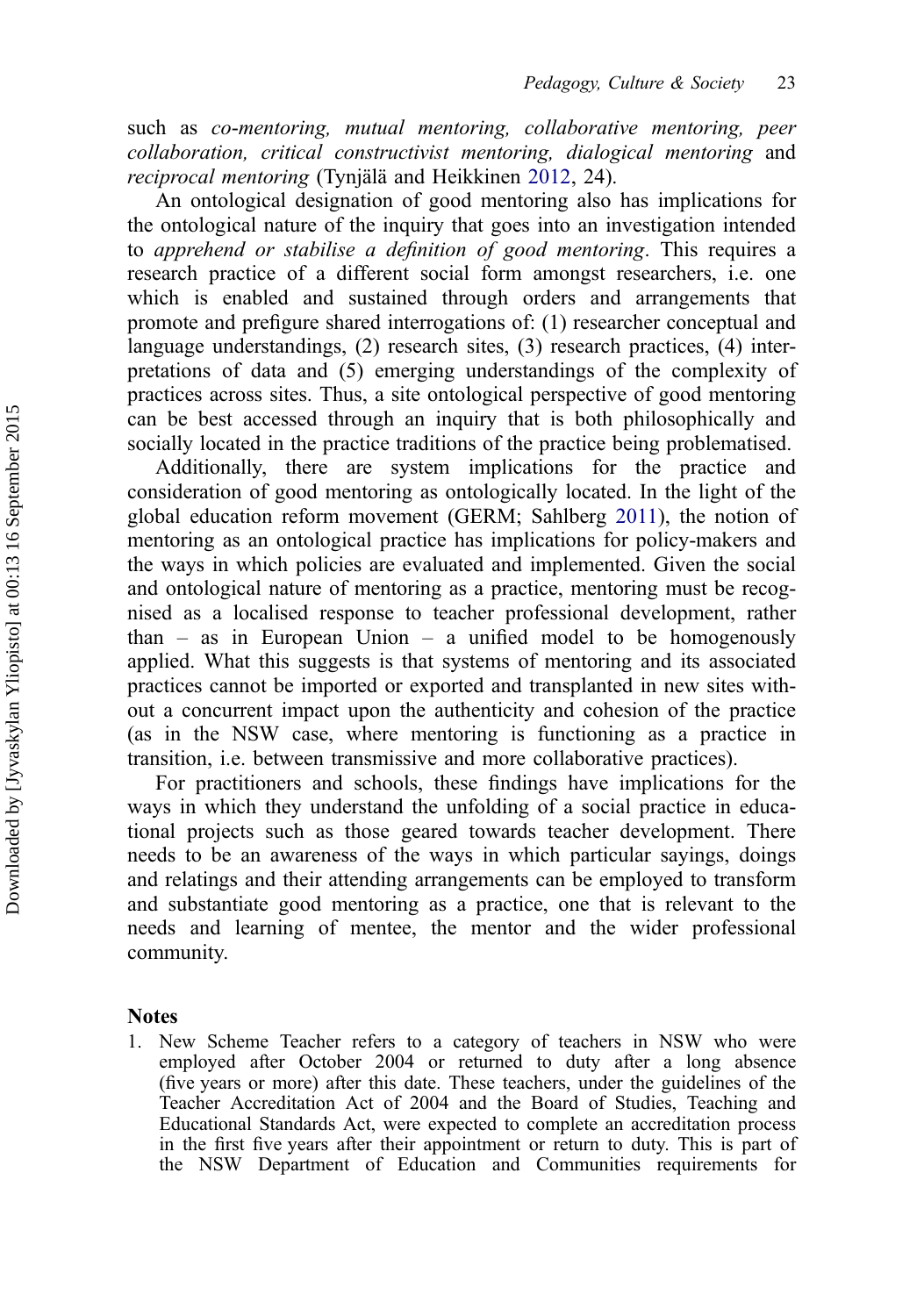<span id="page-23-0"></span>24 M. Pennanen et al.

employment and approval to teach in NSW [\(https://www.det.nsw.edu.au/poli](https://www.det.nsw.edu.au/policies/employment/recruit/tchr_acred/PD20050165.shtml) [cies/employment/recruit/tchr\\_acred/PD20050165.shtml](https://www.det.nsw.edu.au/policies/employment/recruit/tchr_acred/PD20050165.shtml)).

- 2. The Smarter Schools National Partnerships Programme funding was provided to schools by the Australian Government via state and territory governments. The funding was to be used to address disadvantage, support teachers and school leaders and improve literacy and numeracy outcomes [\(http://smarter](http://smarterschools.gov.au/) [schools.gov.au/](http://smarterschools.gov.au/)).
- 3. There are obvious differences in the ways in which the voice of participants in the Finnish and Australian data were presented. In the Finnish data, no pseudonyms were used because these reflected a composite of participants' ideas captured through the fictional stories created by the participants. In the Australian data, pseudonyms were used as these reflected the participants' individual perspectives.
- 4. Higher School Certificate (HSC) is a an end of secondary school qualification awarded to students in Years 11 and 12 in NSW.
- 5. The middle ground positioning (that is, somewhere in the continuum between transmissive and more collaborative models) of 'good mentoring' at Hilltop High reflected a growing orientation in NSW public schools towards more site-based practices for professional development and capacity building. These gestures towards more collaborative mentoring were mirrored in controversial statewide policies such as *Local Schools: Local Decisions*, where principals recently have been given the authority (and by implication autonomy) and funding to determine the forms of professional learning and support relevant to them and their school context.

## ORCID

Jane Wilkinson **b** <http://orcid.org/0000-0002-0727-0025>

#### References

- American Psychological Association. 2014. Introduction to Mentoring: A Guide for Mentors and Mentees. Accessed 11 February 2014. [http://www.apa.org/educa](http://www.apa.org/education/grad/mentoring.aspx) [tion/grad/mentoring.aspx](http://www.apa.org/education/grad/mentoring.aspx)
- Angelique, H., K. Kyle, and E. Taylor. 2002. "Mentors and Muses: New Strategies for Academic Success." Innovative Higher Education 26 (3): 195–209.
- Aspfors, J. 2012. "Induction Practices: Experiences of Newly Qualified Teachers." PhD diss., Åbo Akademi University.
- Barrett, J. R. 2007. "The Researcher as Instrument: Learning to Conduct Qualitative Research through Analysing and Interpreting a Choral Rehearsal." Music Education Research 9 (3): 417–433.
- Bozeman, B., and M. K. Feeney. 2007. "Towards a Useful Theory of Mentoring." Administration & Society 39 (6): 719-739.
- Bristol, L. 2014. "Leading-for-Inclusion: Transforming Action through Talk." International Journal of Inclusive Education 1–19. doi:[10.1080/13603116.2014.](http://dx.doi.org/10.1080/13603116.2014. 971078) [971078](http://dx.doi.org/10.1080/13603116.2014. 971078).
- Bristol, L., L. Brown, and T. Esnard. 2014. "Socialising Principals: Early Career Primary School Principals in Trinidad and Tobago." Journal of Educational Administration and History 46 (1): 17–37.
- Bristol, L., and J. Wilkinson. 2014. "Quality Education as Worthwhile!? Practices as Interconnected Sites for and of Transformation in a School Setting." In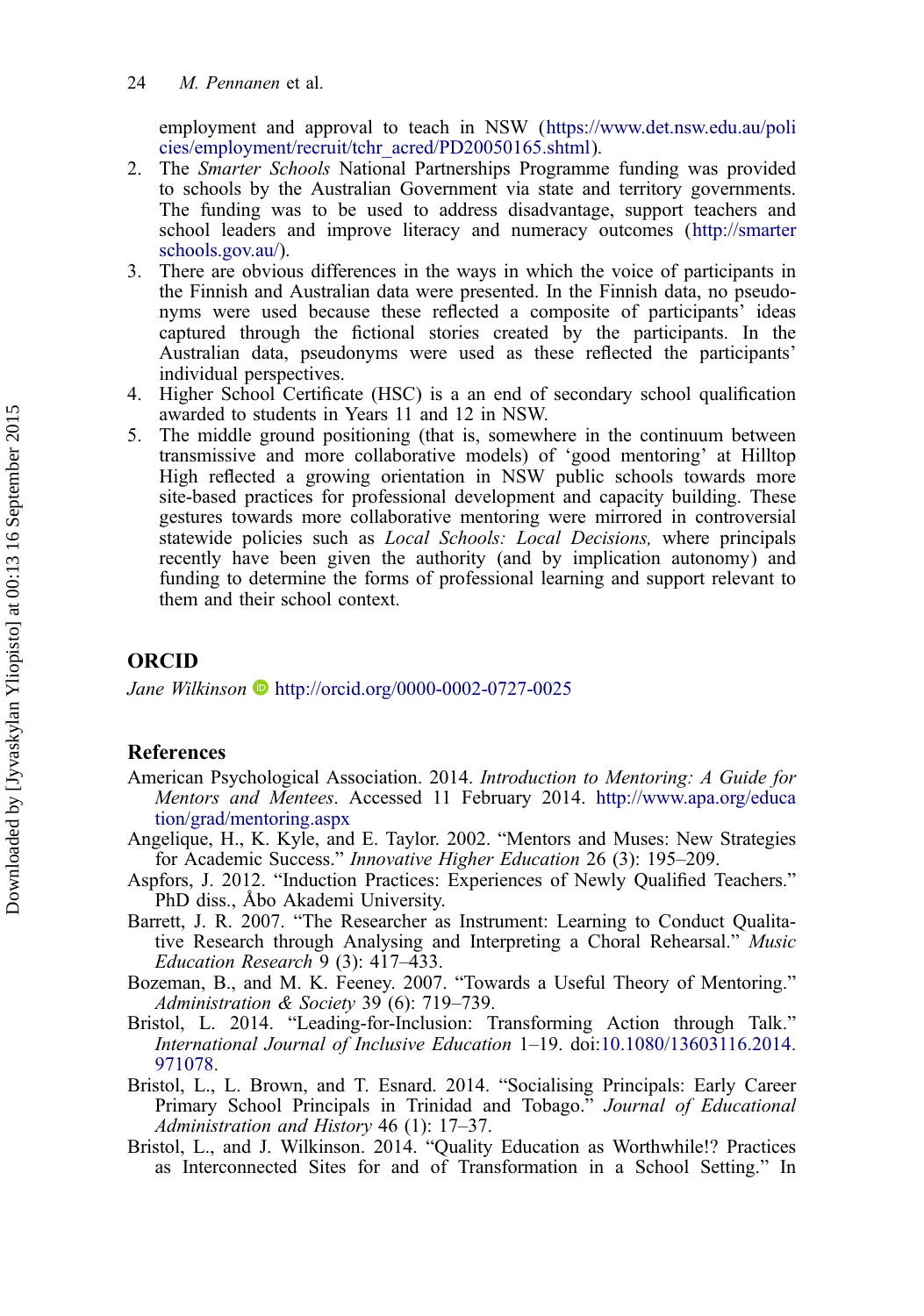<span id="page-24-0"></span>Enabling Education. Research in Educational Sciences 66, edited by L. T Heikkinen Hannu, Josephine Moate and Marja-Kristiina. Lerkkanen, 189–206. Jyväskylä: Finnish Educational Research Association.

- Colley, H. 2003. "Engagement Mentoring for 'Disaffected' Youth: A New Model of Mentoring for Social Inclusion." British Educational Research Journal 29 (4): 521–542.
- D'Abate, C., E. Eddy, and S. Tannenbaum. 2003. "Literature-based Approach to Understanding Mentoring, Coaching, and Other Constructs that Describe Developmental Interactions." Human Resource Development Review 2 (4): 360–384.
- Darwin, A., and E. Palmer. 2009. "Mentoring Circles in Higher Education." Higher Education Research & Development 28 (2): 125–136.
- Denzin, N. K., and Y. S. Lincoln, eds. 2005. The SAGE Handbook of Qualitative Research. 4th ed. Thousand Oaks, CA: Sage.
- European Commission. 2007. Improving the Quality of Teacher Education. Communication from the Commission to the Council and the European Parliament. Brussels: European Commission. Accessed March 27. [http://www.see-edu](http://www.see-educoop.net/education_in/pdf/com392_en.pdf) [coop.net/education\\_in/pdf/com392\\_en.pdf](http://www.see-educoop.net/education_in/pdf/com392_en.pdf)
- European Commission. 2010. Developing Coherent and System-wide Induction Programmes for Beginning Teachers: A Handbook for Policymakers. European Commission Staff Working Document SEC (2010) 538 Final. Brussels: Commission of the European Communities.
- Eurydice. 2013. Key Data on Teachers and School Leaders in Europe. Eurydice Report 2013 Edition. Brussels: Education, Audiovisual and Culture Executive Agency Eurydice and Policy Support.
- Ewing, R., and J. Manuel. 2005. "Retaining Quality Early Career Teachers in the Profession: New Teacher Narratives." Change: Transformations in Education 8  $(1): 1-16.$
- Fyn, A. F. 2013. "Peer Group Mentoring Relationships and the Role of Narrative." The Journal of Academic Librarianship 39 (4): 330–334.
- Glazer, E. M., and M. J. Hannafin. 2006. "The Collaborative Apprenticeship Model: Situated Professional Development within School Settings." Teaching and Teacher Education 22 (2): 179–193.
- Harper, D. n.d. "Online Etymology Dictionary." Accessed 2 February 2014. [http://](http://www.etymonline.com/) [www.etymonline.com/](http://www.etymonline.com/)
- Heikkinen, H., H. Jokinen, and P. Tynjälä, eds. 2012. Peer-Group Mentoring for Teacher Development. Milton Park: Routledge.
- Higgins, M. C., and K. E. Kram. 2001. "Reconceptualizing Mentoring at Work: A Developmental Network Perspective." Academy of Management Review 26 (2): 264–288.
- Hu, C., K. M. Thomas, and C. E. Lance. 2008. "Intentions to Initiate Mentoring Relationships: Understanding the Impact of Race, Proactivity, Feelings of Deprivation, and Relationship Roles." The Journal of Social Psychology 148 (6): 727–744.
- Huizing, R. 2012. "Mentoring Together: A Literature Review of Group Mentoring." Mentoring and Tutoring: Partnership in Learning 20 (1): 27–55.
- Ingersoll, R. M., and T. M. Smith. 2004. "Do Teacher Induction and Mentoring Matter?" NASSP Bulletin 88: 28–40.
- Kane, R. G., and A. Francis. 2013. "Preparing Teachers for Professional Learning: Is there a Future for Teacher Education in New Teacher Induction?" Teacher Development 17 (3): 362–379.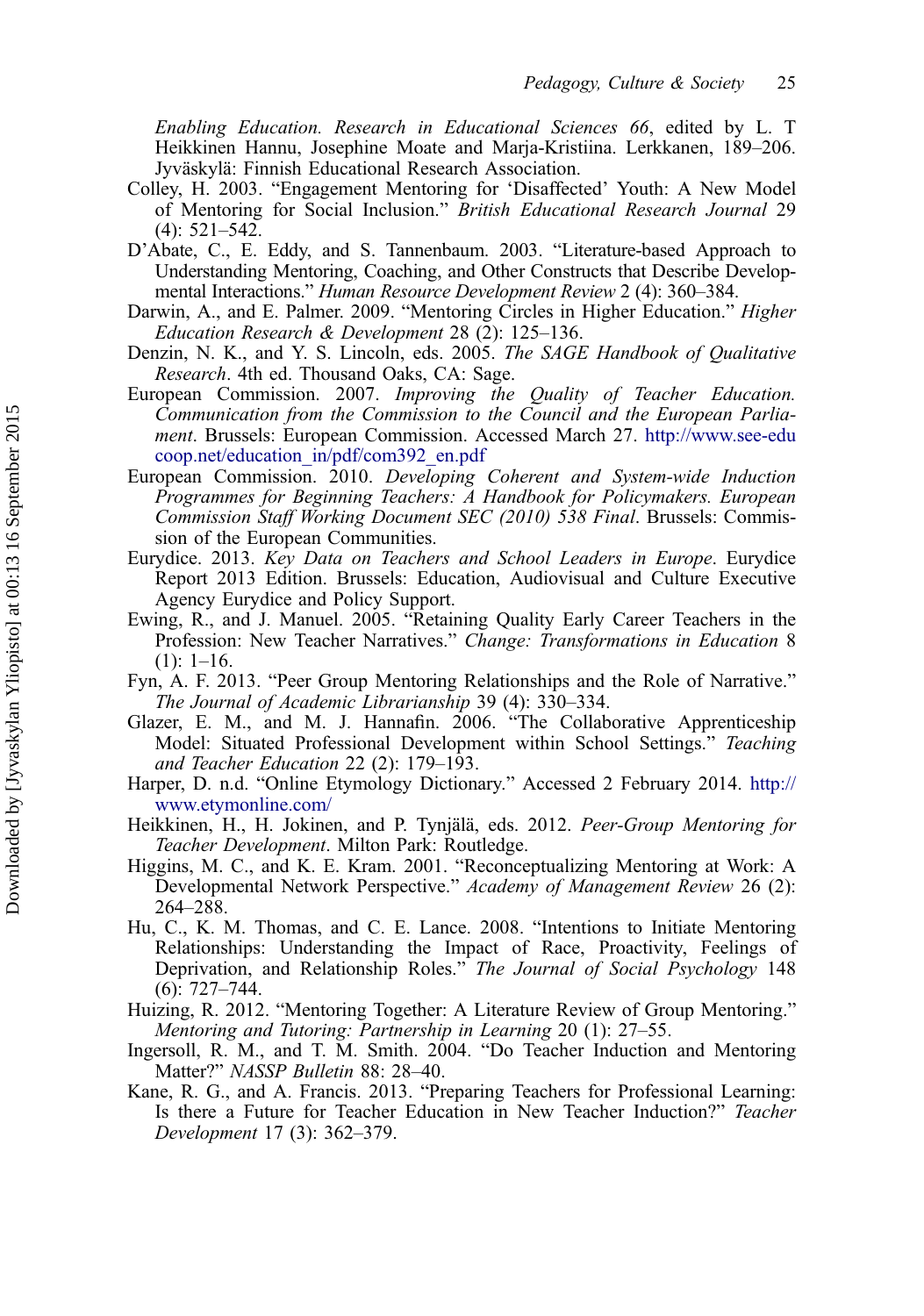- <span id="page-25-0"></span>Kemmis, S., C. Edwards-Groves, J. Wilkinson, and I. Hardy. 2012. "Ecologies of Practices." In Practice, Learning and Change: Practice Theory Perspectives on Professional Learning, vol. 8 of Professional and Practice-based Learning, edited by P. Hager, A. Lee, and A. Reich, 33–49. Dordrecht: Springer.
- Kemmis, S., and P. Grootenboer. 2008. "Situating Praxis in Practice: Practice Architectures and the Cultural, Social and Material Conditions for Practice." In Enbabling Praxis: Challenges for Education, edited by S. Kemmis and T. J. Smith, 37–64. Rotterdam: Sense Publisher.
- Kemmis, S., and H. Heikkinen. 2012. "Future Perspectives: Peer-group Mentoring and International Practices for Teacher Development." In Peer-group Mentoring for Teacher Development, edited by H. Heikkinen, H. Jokinen, and P. Tynjälä, 144–170. Milton Park: Routledge.
- Kemmis, S., H. Heikkinen, J. Aspfors, G. Fransson, and C. Edwards-Groves. 2014. "Mentoring as Contested Practice: Support, Supervision and Collaborative Self-development." Teaching and Teacher Education 43: 154–164.
- Kemmis, S., J. Wilkinson, C. Edwards-Groves, I. Hardy, P. Grootenboer, and L. Bristol, eds. 2014. Changing Practices, Changing Education. Singapore: Springer.
- Kemmis, S., J. Wilkinson, I. Hardy, and C. Edwards-Groves. 2009. "Leading and Learning: Developing Ecologies of Educational Conference." Paper presented at the Australian Association of Research in Education Conference, Canberra, ACT, November 29–December 3.
- Lévi-Strauss, C. 1966. The Savage Mind. Chicago, IL: University of Chicago Press.
- Long, J. 2009. "Assisting Beginning Teachers and School Communities to Grow through Extended and Collaborative Mentoring Experiences." Mentoring and Tutoring: Partnership in Learning 17 (4): 317–327.
- MacIntyre, A. 2007. After Virtue. A Study of Moral Theory. 3rd ed. Notre Dame: University of Notre Dame Press.
- Martin, A. D., and G. Kamberelis. 2013. "Mapping not Tracing: Qualitative Educational Research with Political Teeth." International Journal of Qualitative Studies in Education 26 (6): 668–679.
- Mottart, A., S. Vanhooren, K. Rutten, and R. Soetaert. 2009. "Fictional Narratives as Didactical Tools: Using Frank McCourt's Teacher Man in Pre-service Teacher Education." Educational Studies 35 (5): 493–502. doi[:10.1080/](http://dx.doi.org/10.1080/03055690902879143) [03055690902879143.](http://dx.doi.org/10.1080/03055690902879143)
- Murphy, K. L., S. E. Mahoney, C.-Y. Chen, N. V. Mendoza-Diaz, and X. Yang. 2005. "A Constructivist Model of Mentoring, Coaching and Facilitating Online Discussions." Distance Education 26 (3): 341–366.
- New South Wales Government: Department of Education and Communities. 2013. "Accreditation of Teachers in New South Wales Government Schools Policy." Accessed 29 May 2014. [https://www.det.nsw.edu.au/policies/employment/re](https://www.det.nsw.edu.au/policies/employment/recruit/tchr_acred/PD20050165.shtml) [cruit/tchr\\_acred/PD20050165.shtml](https://www.det.nsw.edu.au/policies/employment/recruit/tchr_acred/PD20050165.shtml)
- Nicolini, D. 2012. Practice Theory, Work and Organization. Oxford: Oxford University Press.
- OECD. 2000. From Initial Education to Working Life. Paris: OECD.
- OECD. 2005. Teachers Matter: Attracting, Developing and Retaining Effective Teachers. Paris: OECD.
- Oxford University Press. n.d. Oxford English Dictionary. Accessed 2 February 2014. <http://www.oed.com>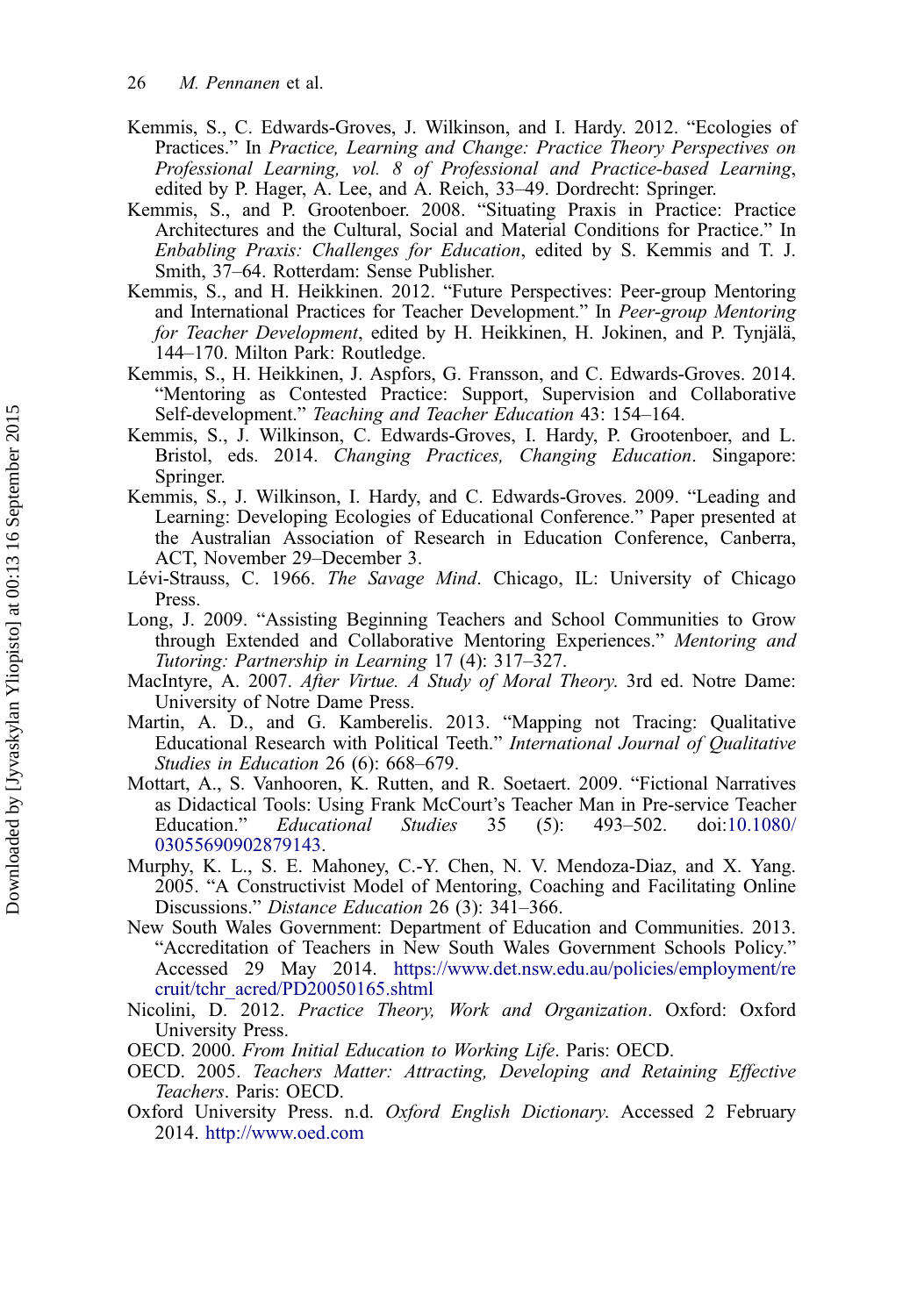- <span id="page-26-0"></span>Picard, P., and L. Ria. 2011. Beginning Teachers: A Challenge for Educational Systems – CIDREE Yearbook 2011. Lyon: ENS de Lyon, Institut français de l'Éducation.
- Platt, J. 2002. "The History of the Interview." In Handbook of Interview Research: Context and Method, edited by J. Gubrium and J. Holstein, 33–54. Thousand Oaks, CA: Sage.
- Richter, D., M. Kunter, O. Lüdtke, U. Klunsmann, Y. Anders, and J. Baumert. 2013. "How Different Mentoring Approaches Affect Beginning Teachers' Development in the First Years of Practice." Teaching and Teacher Education 36: 166–177.
- Roberts, A. 2000. "Mentoring Revisited: A Phenomenological Reading of the Literature." Mentoring & Tutoring: Partnership in Learning 8 (2): 145–170.
- Rogers, M. 2012. "Contextualizing Theories and Practices of Bricolage Research." The Qualitative Report 17  $(7)$ : 1–17.
- Sahlberg, P. 2011. Finnish Lessons: What Can the World Learn from Educational Change in Finland. New York: Teachers College Press.
- Schatzki, T. R. 2002. The Site of the Social: A Philosophical Account of the Sonstitution of Social Life and Change. University Park: Pennsylvania State University Press.
- Schatzki, T. 2003. "A New Societist Social Ontology." Philosophy of the Social Sciences 33: 174–202. doi[:10.1177/0048393103032002002](http://dx.doi.org/10.1177/0048393103032002002).
- Sikes, P., and H. Piper. 2011. "Researching Allegations of Sexual Misconduct in Schools: The Need for a Narrative Approach." Sexuality Research and Social Policy 8 (4): 294–303.
- Sommer, C. A. 2009. "Gathering Wool: Reflections on Conducting Qualitative Research." Journal of Poetry Therapy: The Interdisciplinary Journal of Practice, Theory, Research and Education 22 (1): 11–20.
- Topping, K. J. 2005. "Trends in Peer Learning." Educational Psychology 25 (6): 631–645.
- Tynjälä, P., and D. Gijbels. 2012. "Changing World: Changing Pedagogy." In Transitions and Transformations in Learning and Education, edited by P. Tynjälä, M.-L. Stenström, and M. Saarnivaara, 205–222. Dordrecht: Springer Netherlands.
- Tynjälä, P., and H. L. T. Heikkinen. 2012. "Beginning Teachers' Transition from Pre-service Education to Working Life: Theoretical Perspectives and Best Practices." Zeitschrift für Erziehungswissenschaft 14 (1): 11–34.
- Wang, J., and S. J. Odell. 2007. "An Alternative Conception of Mentor–Novice Relationships: Learning to Teach in Reform-minded Ways as a Context." Teaching and Teacher Education 23 (4): 473–489.
- Watts, S. 2014. "User Skills for Qualitative Analysis: Perspective, Interpretation and the Delivery of Impact." *Qualitative Research in Psychology* 11 (1): 1–14.
- Wenger, E. 1998. Communities of Practice: Learning, Meaning, and Identity. Cambridge: Cambridge University Press.
- Wilkinson, J., and S. Kemmis. 2015. "Practice Theory: Viewing Leadership as Leading." Educational Philosophy and Theory 47 (4): 342–358.
- Yang, C., C. Hu, L. Baranik, and C.-Y. Lin. 2013. "Can Protégés be Successfully Socialized without Socialized Mentors? A Close Look at Mentorship Formality." Journal of Career Development 40 (5): 408–423.